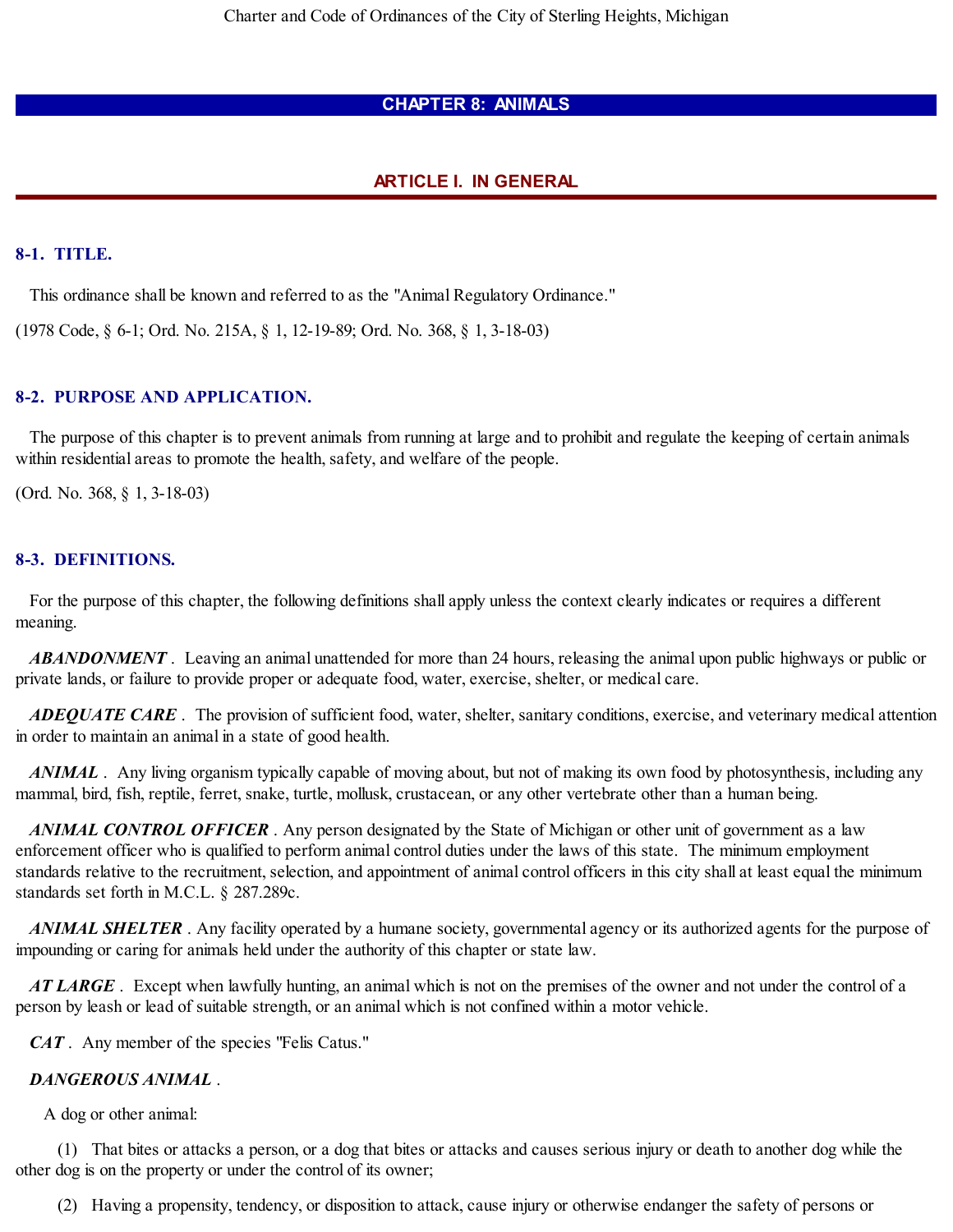domestic animals;

(3) Which behaves or behaved in such a manner that the owner knows or should have known that the animal had tendencies to bite or attack persons or other domestic animals;

(4) Which has been bitten by any animal known to have been afflicted with rabies; or

(5) Which has bitten any person.

*DANGEROUS ANIMAL* and *VICIOUS ANIMAL* shall have the same meaning for purposes of this chapter.

*DANGEROUS ANIMAL* does not include the following:

(1) An animal that bites or attacks a person who is knowingly trespassing on the property of the animal's owner;

(2) An animal that bites or attacks a person who provokes or torments an animal;

(3) An animal that is responding in a manner that an ordinary and reasonable person would conclude was designed to protect a person if that person is engaged in lawful activity or is the subject of an assault or battery, or to protect itself or another animal; or

(4) An exotic animal, as defined in § 8-23.

*DOG*. Any member of the species "Canis Familiaries."

*DOMESTIC ANIMAL* . An animal that has traditionally, through a long association with humans, lived in a state of dependence upon humans or under the dominion and control of humans and has been kept as a tame household pet, including but not limited to: dogs, cats, hamsters, gerbils, ferrets, mice, rabbits, cockatiels, cockatoos, canaries, finches, parakeets, parrots, and tropical fish.

*FERRET* . An animal of any age of the species "Mustela Furo."

*HARBORING* or *KEEPING*. The act of any person allowing an animal to remain and be lodged within his or her house, store, building, enclosure, or premises.

*KENNEL* . An establishment on which three or more dogs are kept, for sale, boarding, breeding, or training purposes, for remuneration.

*LAW ENFORCEMENT OFFICER* or *POLICE OFFICER* . Includes animal control officers duly authorized by the city or other governmental agency.

*LEASH* or *LEAD* . A thong, cord, rope, chain, or similar tether which holds an animal in restraint and which is not more than six feet in length.

*LIVESTOCK* . Those species of animals used for human food and fiber or those species used for service to humans. *LIVESTOCK* includes, but is not limited to cattle, sheep, new world camelids, goats, bison, privately owned cervids, ratites, swine, equine, poultry, aquaculture, and rabbits. *LIVESTOCK* does not include dogs and cats.

*NEGLECT* . To fail to sufficiently and properly care for an animal to the extent that the animal's health is jeopardized.

*OWNER*. Every person having a right of property in an animal; an authorized agent of the person having a right of property in an animal; every person who keeps or harbors an animal or has it in his or her care, custody or control; every person who permits an animal to remain on or about the premises occupied by him or her; every person who has the apparent authority to have a right of property in an animal; any person having control or purporting to have control over an animal; the person named in the licensing records of any animal as the owner; the occupant of the premises where the animal is usually kept if such premises are other than the premises of the owner as shown on the licensing records; any person who feeds, shelters, or otherwise entices any animal to the owner's premises, where such animal is otherwise wild or a stray; or any person in possession of, harboring, or allowing any animal to remain about their premises for a period of three consecutive days or more. The parent or guardian of an owner under 18 years of age shall be deemed the owner as defined in this section. If an animal has more than one owner, all such persons are jointly and severally liable for the acts or omissions of an owner, even if the animal was in the possession of or under the control of a keeper at the time of the offense. *OWNER* shall include every person who resides at the same address or permits an animal to remain on the premises in which that person resides, if such person is of legal age and capacity and has knowledge that the animal is a dangerous animal.

**PERSON**. An individual, partnership, corporation, cooperative association, joint venture, or other legal or business entity, including but not limited to, contractual relationships.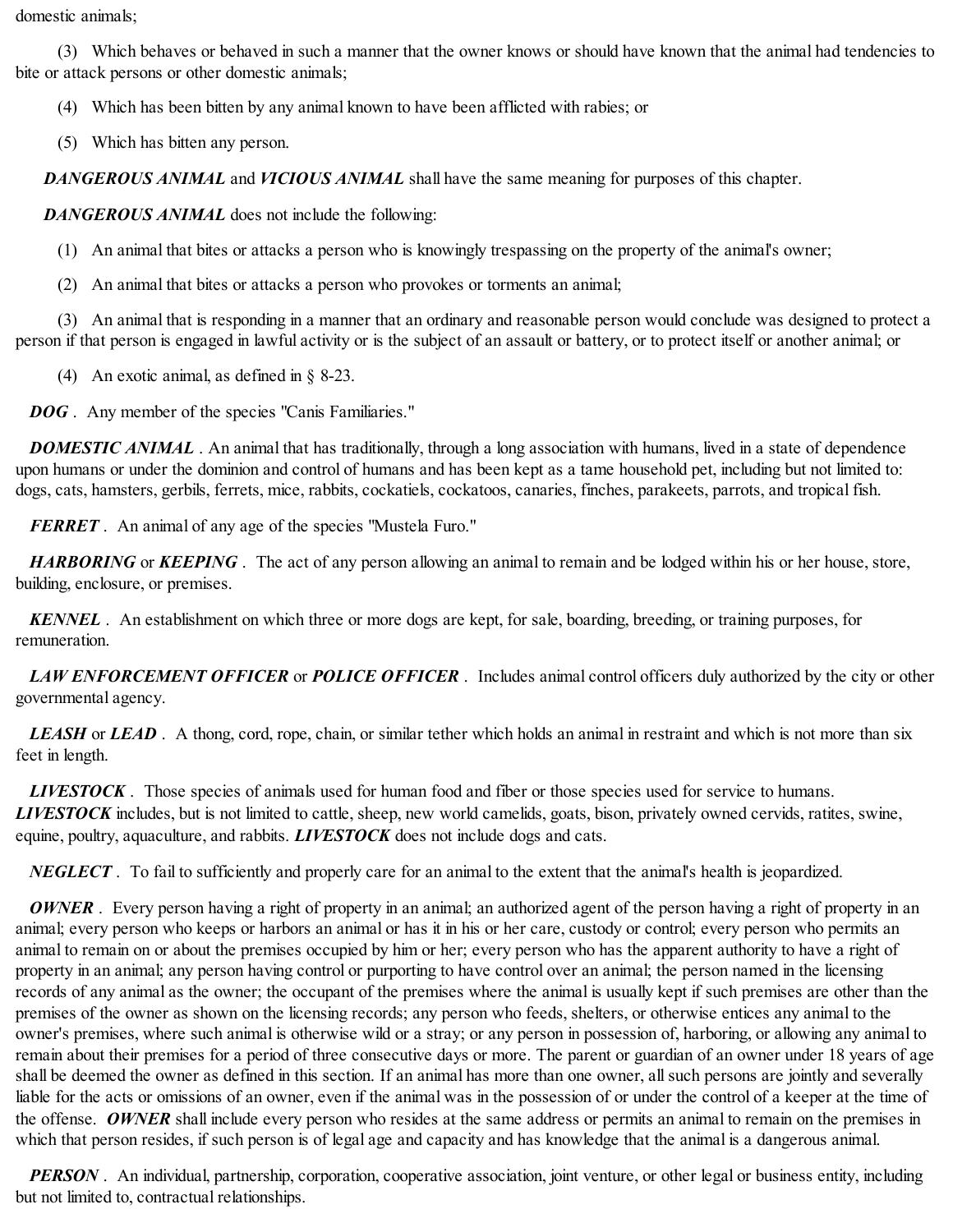*PREMISES*. An area of private property, including grounds, buildings, and appurtenances.

*PROVOKE*. To perform an act or omission that an ordinary and reasonable person would conclude is likely to precipitate the bite or attack by an animal, including, but not limited to, threatening, teasing, or striking an animal, or threatening or striking the animal's owner, either on or off the animal owner's property.

*SANITARY CONDITIONS* . Space free from health hazards including excessive animal waste, overcrowding of animals, or other conditions that endanger the animal's health.

*SHELTER*. Adequate protection from the elements and weather conditions suitable for the ages, species, and physical conditions of the animal so as to maintain the animal in a state of good health. **SHELTER** for a dog shall include one or more of the following:

(1) The residence of a dog's owner or other individual.

(2) A doghouse that is an enclosed structure with a roof and of appropriate dimensions for the breed and size of the dog, with an elevation of no less than four inches. The doghouse shall have dry bedding when the outdoor temperature is or is predicted to drop below freezing. The doghouse shall have an entrance which is either covered by a loose covering designed to insulate the interior from harmful weather conditions, or which is designed in such a way so as to otherwise shield the interior from harmful weather conditions.

(3) A structure, including, but not limited to, a garage, barn, or shed that is sufficiently insulated and ventilated to protect the dog from exposure to extreme temperatures or, if not sufficiently insulated and ventilated, contains a doghouse as provided under (2) above that is accessible to the dog.

*TETHERING*. The restraint and confinement of a dog by the use of a chain, rope, or similar device.

*TORMENT* . An act or omission, including abandonment or neglect, that causes unjustifiable pain, suffering, or distress to an animal, including mental or emotional distress as evidenced by the animal's altered behavior, for a purpose such as sadistic pleasure, coercion, or punishment that an ordinary and reasonable person would conclude is likely to precipitate a bite or attack.

*WATER* . Potable water that is suitable for the age and species of animal, made regularly available unless otherwise directed by a veterinarian licensed to practice veterinary medicine.

*WILD ANIMAL* . Any nondomesticated animal, any cross of a nondomesticated animal, and any animal that has never been harbored, kept, or otherwise possessed by a person.

(1978 Code, § 6-2; Ord. No. 215-A, § 1, 12-19-89; Ord. No. 368, § 1, 3-18-03)

# *Statutory reference:*

*Animal Industry Act; definitions, see M.C.L. §§ 287.705, 287.706*

*Animals running at large; definitions, see M.C.L. § 433.11*

*Charge or custody of animal; definitions, see M.C.L. § 750.50(1)*

*Dangerous animals, see M.C.L. § 287.321*

*Kennels, see M.C.L. § 287.270*

*Municipal animal control officer; employment standards, see M.C.L. § 287.289c*

# **8-4. ABUSE PROHIBITED.**

An owner, possessor, or person having the charge or custody of an animal shall not do any of the following:

(A) Fail to provide an animal with adequate care;

(B) Cruelly drive, work, or beat an animal, or cause an animal to be cruelly driven, worked, or beaten;

(C) Carry or cause to be carried in or upon a vehicle or otherwise any live animal having the feet or legs tied together, other than an animal being transported for medical care, or a horse whose feet are hobbled to protect the horse during transport or in any other cruel and inhumane manner;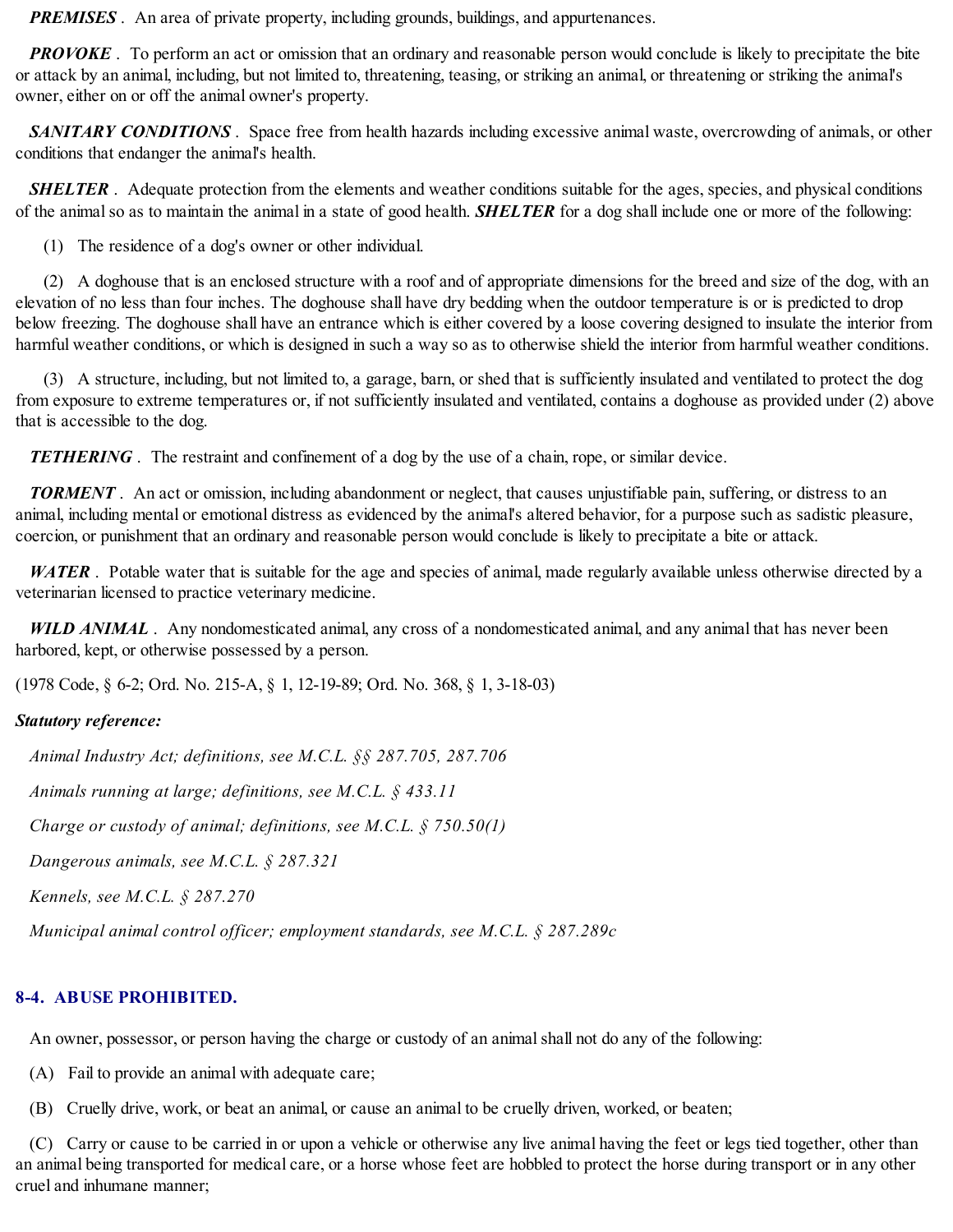(D) Carry or cause to be carried a live animal in or upon a vehicle or otherwise without providing a secure space, rack, car, crate, or cage, in which livestock may stand, and in which all other animals may stand, turn around, and lie down during transportation, or while awaiting slaughter. As used in this subdivision, for purposes of transportation of sled dogs, STAND means sufficient vertical distance to allow the animal to stand without its shoulders touching the top of the crate or transportation vehicle;

(E) Abandon an animal or cause an animal to be abandoned, in any place, without making provisions for the animal's adequate care, unless premises are temporarily vacated for the protection of human life during a disaster. An animal that is lost by an owner or custodian while traveling, walking, hiking or hunting shall not be regarded as abandoned under this section when the owner or custodian has made a reasonable effort to locate the animal;

(F) Willfully or negligently allow any animal, including one who is aged, diseased, maimed, hopelessly sick, disabled, or nonambulatory to suffer unnecessary neglect, torture, or pain;

(G) Tether a dog unless the tether is at least three times the length of the dog as measured from the tip of its nose to the base of its tail and is attached to a harness or nonchoke collar designed for tethering.

(H) Leave an animal in a yard or outdoor enclosure without someone at home who is monitoring and supervising the animal and who is capable of controlling the animal.

(1978 Code, §§ 6-8, 6-9; Ord. No. 215-A, § 1, 12-19-89; Ord. No. 368, § 1, 3-18-03; Ord. No. 411, § 8, 2-1-11) Penalty, see § 8-5

# *Statutory reference:*

*Abuse of animals, see M.C.L. § 750.50(2)*

# **8-5. CIVIL ACTIONS FILED BY CITY ATTORNEY; FORFEITURE; PENALTIES.**

(A) If an animal is impounded and is being held by an animal controlshelter or its designee or an animal protection shelter or its designee or a licensed veterinarian pending the outcome of a criminal action charging a violation of § 8-4, before final disposition of the criminal charge, the City Attorney may file a civil action in the court that has jurisdiction of the criminal action, requesting that the court issue an order forfeiting the animal to the animal controlshelter or animal protection shelter or to a licensed veterinarian before final disposition of the criminal charge. The City Attorney shallserve a true copy of the summons and complaint upon the defendant and upon a person with a known ownership interest or known security interest in the animal or a person who has filed a lien with the secretary of state in an animal involved in the pending action. The forfeiture of an animal under this section encumbered by a security interest is subject to the interest of the holder of the security interest who did not have prior knowledge of, or consent to the commission of the crime.

(B) Upon the filing of the civil action, the court shallset a hearing on the complaint. The hearing shall be conducted within 14 days of the filing of the civil action, or as soon as practicable. The hearing shall be before a judge without a jury. At the hearing, the City Attorney has the burden of establishing by a preponderance of the evidence that a violation of § 8-4 occurred. If the court finds that the City Attorney has met this burden, the court shall order immediate forfeiture of the animal to the animal controlshelter or animal protection shelter or the licensed veterinarian unless the defendant, within 72 hours of the hearing, submits to the court clerk cash or other form of security in an amount to be determined by the court to be sufficient to repay all reasonable costs incurred, and anticipated to be incurred, by the animal control shelter or animal protection shelter or the licensed veterinarian in caring for the animal from the date of initial impoundment to the date of trial. If cash or other security has been submitted, and the trial in the action is continued at a later date, any order of continuance shall require the defendant to submit additional cash or security in an amount determined by the court to be sufficient to repay all additional reasonable costs anticipated to be incurred by the animal control shelter or animal protection shelter or the licensed veterinarian in caring for the animal until the new date of trial. If the defendant submits cash or other security under this section the court may enter an order authorizing the use of that money or other security before final disposition of the criminal charges to pay the reasonable costs incurred by the animal controlshelter or animal protection shelter or the licensed veterinarian in caring for the animal from the date of impoundment to the date of final disposition of the criminal charges.

(C) The testimony of a person at a hearing held under this subsection is not admissible against him or her in any criminal proceeding except in a criminal prosecution for perjury. The testimony of a person at a hearing held under this subsection does not waive the person's constitutional right against self-incrimination.

(D) An animalseized under this section is not subject to any other civil action pending the final judgment of the forfeiture action under this section.

(E) A person who violates § 8-4 is guilty of a misdemeanor punishable by imprisonment for not more than 93 days or a fine of not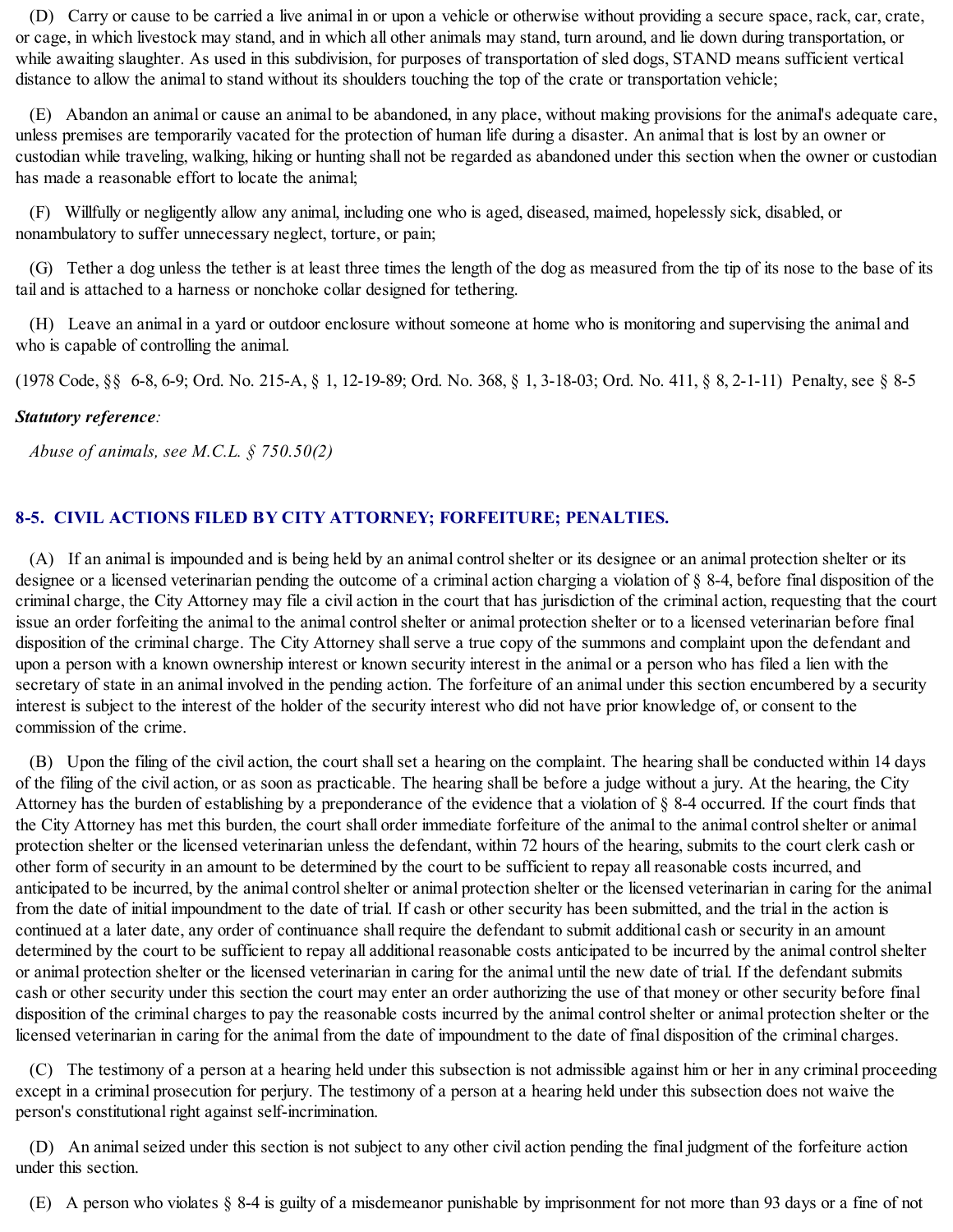more than \$500 or community service for not more than 200 hours, or any combination of these penalties and the cost of prosecution.

(F) If forfeiture is not ordered pursuant to this section, as a part of the sentence for a violation of § 8-4, the court may order the defendant to pay the costs of care, housing, and veterinary medical care for the animal as applicable. If the court does not order a defendant to pay all of the applicable costs listed in this section, or orders only partial payment of these costs, the court shall state on the record the reason for that action.

(G) As part of the sentence for a violation of § 8-4, the court may, as a condition of probation, order the defendant not to own or possess an animal for a period of time not to exceed the period of probation.

(H) A person who owns or possesses an animal in violation of an order issued under this section is subject to revocation of probation. A person who owns or possesses an animal in violation of an order issued under this section is also subject to the civil and criminal contempt power of the court, and if found guilty of criminal contempt, may be punished by imprisonment for not more than 90 days, or by a fine of not more than \$500, or both.

(Ord. No. 368, § 1, 3-18-03)

## *Statutory reference:*

*Charge or custody of animals; prohibited conduct, see M.C.L. § 750.50*

# **8-6. LAWFUL KILLING.**

The lawful killing or other use of an animal, including, but not limited to the following, is not prohibited:

(A) Fishing;

(B) Hunting, trapping, or wildlife control regulated pursuant to the Natural Resources and Environmental Protection Act, being M.C.L. §§ 324.101 to 324.90106;

(C) Horse racing;

(D) The operation of a zoological park or aquarium;

(E) Pest or rodent control;

(F) Farming or a generally accepted animal husbandry or farming practice involving livestock as permitted under the city's zoning ordinance;

(G) Activities authorized pursuant to rules promulgated under section 9 of the Executive Organization Act of 1965, being M.C.L. § 16.109;

(H) Scientific research pursuant to Use of Dogs and Cats for Research, being M.C.L. §§ 287.381 to 287.395;

(I) Scientific research pursuant to sections 2226, 2671, 2676, and 7333 of the Public Health Code, being M.C.L. §§ 333.2226, 333.2671, 333.2676, and 333.7333.

(Ord. No. 368, § 1, 3-18**-**03**)**

# *Statutory reference:*

*Lawful killing of animals, see M.C.L. § 750.50(8)*

# **8-7. HUMANE TREATMENT REQUIRED.**

No owner shall fail to provide his or her animals with sufficient wholesome food and water, proper shelter and protection from the weather, veterinary care when needed to prevent suffering, and with humane care and treatment.

(1978 Code, § 6-7; Ord. No. 215A, § 1, 12-19-89; Ord. No. 368, § 1, 3-18-03)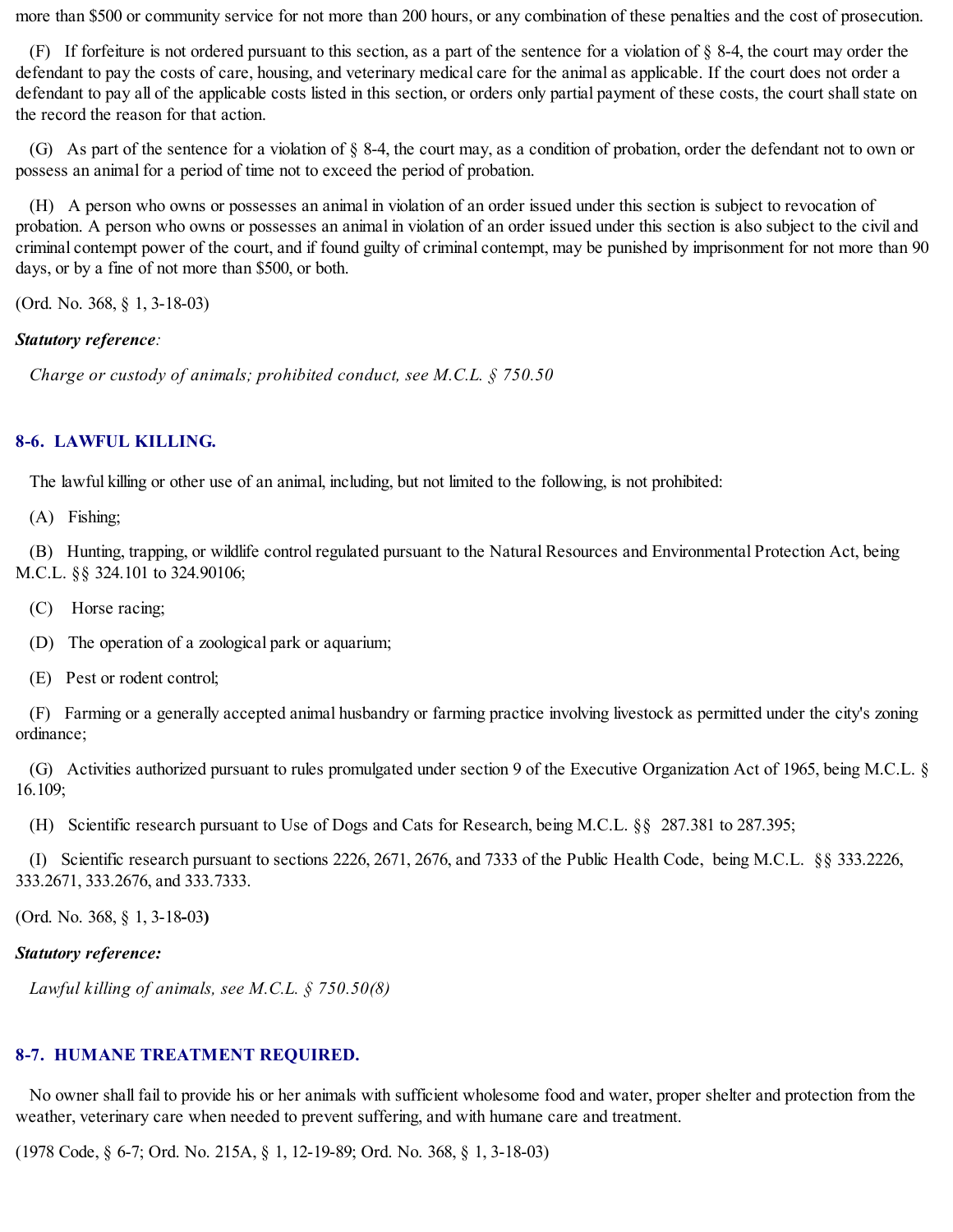# **8-8. DANGEROUS ANIMALS.**

(A) No person shall own or harbor a vicious or dangerous animal, an animal that has been bitten by any animal known to have been afflicted with rabies, or an animal which has bitten any person.

(B) If an animal previously adjudicated to be a dangerous animal attacks or bites a person and causes an injury that is not a serious injury, the owner of the animal is guilty of a misdemeanor, punishable by imprisonment for not more than 90 days, a fine of not less than \$250 nor more than \$500, or community service work for not less than 240 hours, or any combination of these penalties. The court may order a person convicted under this subsection to pay the costs of the prosecution.

(C) Upon a sworn complaint that an animal is dangerous and the animal has caused serious injury or death to a person or has caused serious injury or death to a domestic animal, a district court magistrate or district court shall issue a summons to the owner ordering him or her to appear and show cause why the animalshould not be destroyed.

(D) Upon the filing of a sworn complaint as provided in subsection (C), the court or magistrate shall comply with the requirements of M.C.L. § 287.322.

(Ord. No. 368, § 1, 3-18-03)

#### *Statutory reference:*

*Dangerous animals, see M.C.L. § 287.322*

*Dangerous animals; penalty, see M.C.L. § 287.323(3)*

# **8-9. CONTROL OF ANIMALS; RUNNING AT LARGE; CLEANUP.**

(A) All animals shall be kept under restraint. It shall be unlawful for any person to cause or permit any animal owned, kept, possessed, or harbored by such person, or under his or her control, to run at large or unattended, upon the public streets, walks, alleys, parks, public places within the city, or upon the premises of another, without express permission of the owner or occupant of the private premises. All female dogs in heat shall be kept inside a building or within a fence or other enclosure which limits the dog to a particular confined area so that the dog cannot come into contact with a male dog except for planned breeding. When allowed outdoors to relieve itself, a dog in heat shall be under restraint and under the observation of its owner.

(B) If an animal trained or used for fighting or an animal that is the first or second generation offspring of a dog trained or used for fighting goes beyond the property limits of its owner without being securely restrained, or is not securely enclosed or restrained on the owner's property, the owner is guilty of a misdemeanor punishable by imprisonment for not more than 90 days or a fine of not less than \$50 nor more than \$500, or both.

(C) Subsection (B) does not apply to the following:

(1) A dog trained or used for fighting, or the first or second generation offspring of a dog trained or used for fighting, that is used by a law enforcement agency of the state or county, city, village, or township;

(2) A certified leader dog recognized and trained by a national guide dog association for the blind or for persons with disabilities; or

(3) A corporation licensed under the Private Security Guard Act of 1968, being M.C.L. §§ 338.1051 to 338.1085, when a dog trained or used for fighting, or the first or second generation offspring of a dog trained or used for fighting, is used in accordance with the Private Security Guard Act of 1968.

(D) An animal that is involved in a violation of subsection (B) shall be confiscated as contraband by a law enforcement officer and shall not be returned to the owner, trainer, or possessor of the animal. The animal shall be taken to a local humane society or other animal welfare agency. If an animal owner, trainer, or possessor is convicted under subsection (B), the court shall award the animal involved in the violation to the local humane society or other animal welfare agency at the expense of the animal's owner, trainer, or possessor.

(E) This section does not apply to conduct that is permitted by and is in compliance with any of the following:

(1) Part 401 of the Natural Resources and Environmental Protection Act being, M.C.L. §§ 324.40101 to 324.40119;

(2) Part 435 of the Natural Resources and Environmental Protection Act, being M.C.L. §§ 324.43501 to 324.44106;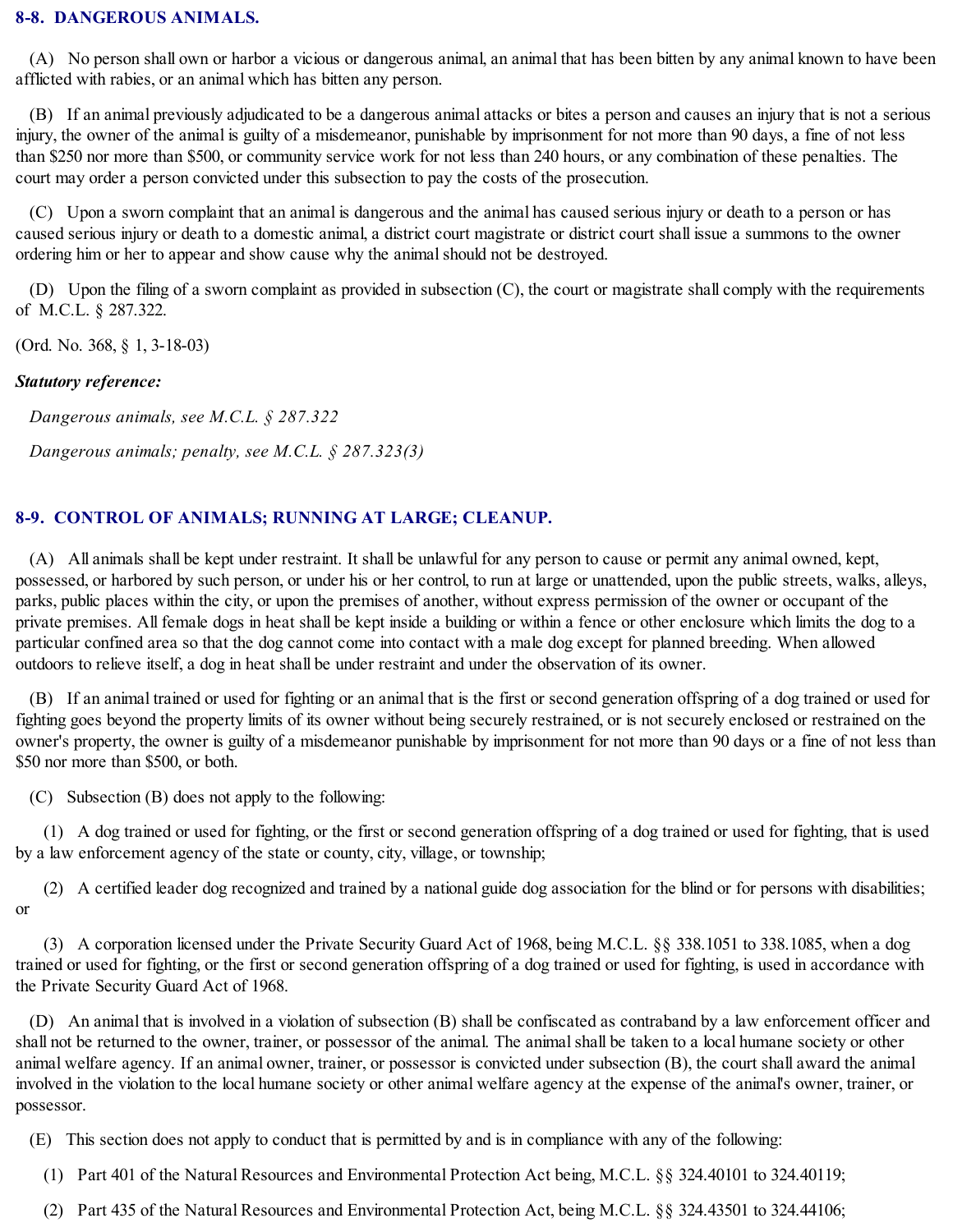(3) Part 427 of the Natural Resources and Environmental Protection Act, being M.C.L. §§ 324.42701 to 324.42714;

(4) Part 417 of the Natural Resources and Environmental Protection Act, being M.C.L. §§ 324.41701 to 324.4712.

(5) An agreement between the city and any other governmental agency for the humane treatment and release of stray or feral cats to the area in which they were taken into custody.

(F) This section does not prohibit a person from being charged with, convicted of, or punished for any other violation of law that is committed by that person while violating this section.

(G) A person who sustains any loss of, or damage to, property by an animal running at large may demand reasonable compensation from the owner of the animal as reparation for the loss or damage as ordered by the court. The demand for compensation shall be in writing and include:

(1) A statement of when, where, what, and how much damage was done.

(2) The identity or description of the animal and, if known, the identity of the owner of the animal.

(3) The demand for compensation shall be verified by the claimant and submitted to the law enforcement agency which has the animal in its custody or possession.

(H) If the owner of an animal that is previously adjudicated to be a dangerous animal allows the animal to run at large, the owner is guilty of a misdemeanor, punishable by imprisonment for not more than 90 days, a fine of not less than \$250 nor more than \$500, or community service work for not less than 240 hours, or any combination of these penalties. The court may order a person convicted under this subsection to pay the costs of the prosecution.

(I) Any person who owns, keeps, possesses, or harbors an animalshall be responsible to ensure that the animal does not defecate on property other than that person's property, or, if the animal does so, to promptly clean up any fecal matter deposited by the animal.

(J) Animals found trespassing on school grounds, whether under restraint or otherwise, shall constitute a nuisance per se, punishable as provided in this chapter.

(K) This section may be construed to permit the use of technological restraints, which include, but are not limited to, invisible fences which emit signals or sounds to discourage an animal from exiting the property; provided, that such technological restraints must be properly installed, set up, operational, and advertised by signage as required by this chapter, and provided the technological restraint keeps the restrained animals at least three feet away from any public ways or property lines. The permission granted by this section to utilize technological restraints for a particular animal shall be automatically revoked upon a second violation by that animal of the restraint requirements of this chapter. In no event shall the use of technological restraints immunize an owner from the criminal and civil responsibilities set forth in this chapter for failure to keep an animal under restraint.

(1978 Code, §§ 6-4, 6-24; Ord. No. 215-A, §§ 1, 2, 12-19-89; Ord. No. 368, § 1, 3-18-03; Ord. No. 447, § 1, 6-21-16) Penalty, see § 1-9

# *Statutory reference:*

*Animals running at large, see M.C.L. §§ 433,12, 433.13 Animals used for baiting or fighting, see M.C.L. § 750.49 Dangerous animals, see M.C.L. §§ 287.322, 287.323*

# **8-10. IMPOUNDMENT.**

(A) A police or animal control officer may seize and take into custody or possession any animal running at large in violation of this chapter, or any animal which is suspected of having rabies or which has bitten a human or harmed another domesticated animal. A person may seize and take into custody or possession any animal found running at large or trespassing upon the premises owned or occupied by that person. A person who takes an animal into custody or possession pursuant to this section, or who has been bitten by an animal, or who owns an animal and knows that a person has been bitten by the animal, shall immediately notify the Police Department or other law enforcement agency. The Police Department or law enforcement agency shall promptly take custody or possession of the animal.

(B) If the Police Department takes custody or possession of an animal under this section, and if the owner of the animal is known,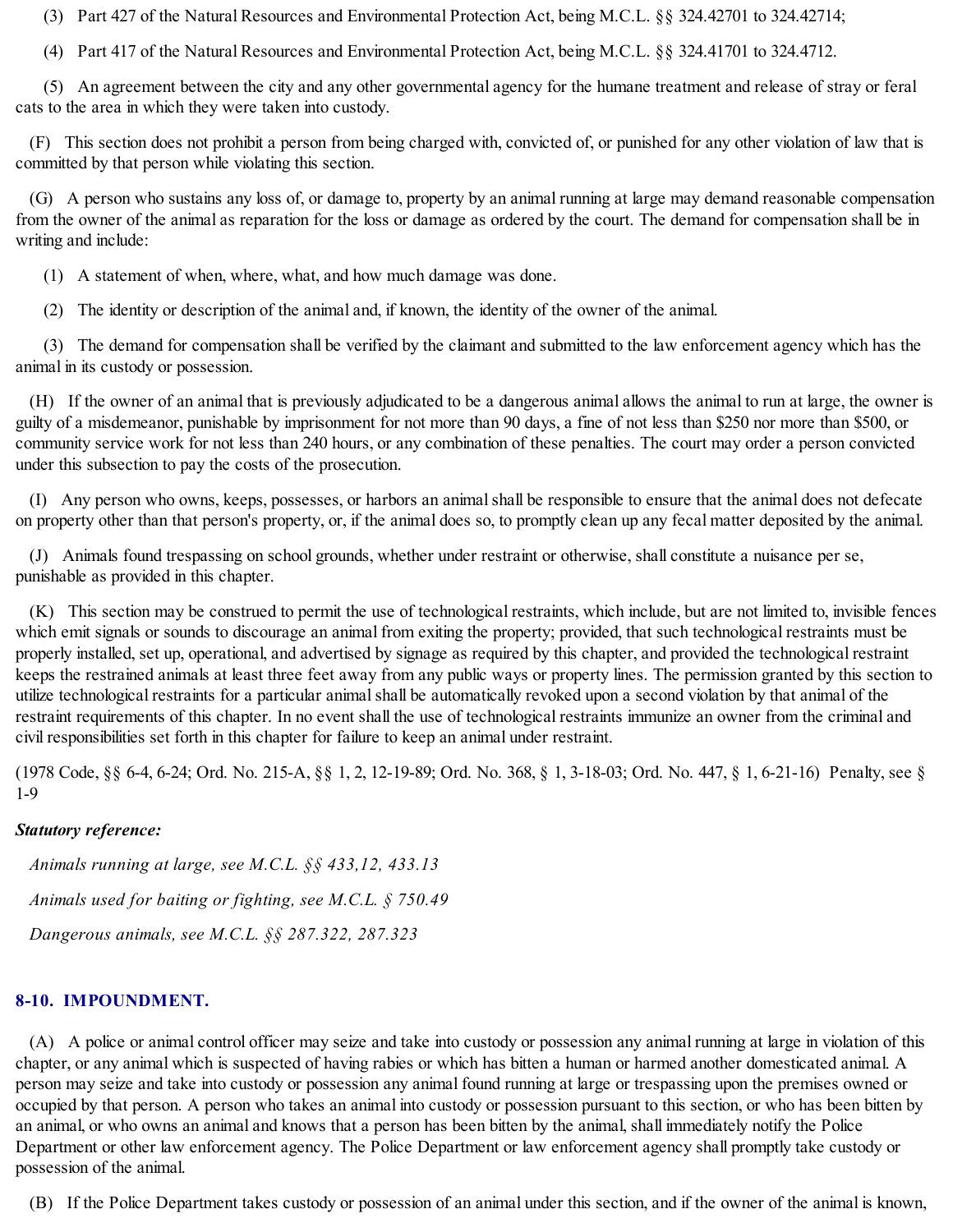the Police Department shall return the animal to its owner, unless the owner refuses to make reparation as provided in § 8-9(G). If the owner is not known, the Police Department shall turn the animal over to the county for disposition as appropriate.

(C) The owner of an animal in the custody or possession of the Police Department pursuant to this chapter, at any time prior to the sale or other disposition thereof, may claim and be entitled to the possession of the animal. Upon payment of reasonable compensation to the entity or agency in possession of the animal for care and keeping of the animal, upon satisfactory proof of ownership of the animal, and upon making reparation as provided in  $\S$  8-9(G), the animal shall be returned to its owner.

(D) In addition to, or in lieu of impounding an animal found at large, a police or animal control officer or any person appointed by the Council for that purpose may issue to the known owner of such animal a notice of code violation. Such notice shall impose upon the owner a penalty in a dollar amount to be assessed as determined by resolution of City Council, which may, at the discretion of the animal owner, be paid within 72 hours in fullsatisfaction of the assessed penalty.

(E) If such penalty is not paid within the time period prescribed, a criminal warrant shall be initiated before a magistrate; and upon conviction of a violation of this article, the owner shall be punished as provided in § 1-9.

(F) The owner of any animal impounded under the provisions of this chapter shall be liable to the city for the expense of impoundment. Failure to make payment in full to the City Treasurer within ten days of receipt of an invoice shall constitute a civil infraction. The city may commence a civil action against a person who is liable for the payment of impoundment expenses to recover the expenses, statutory interest, court costs, and reasonable attorney fees, where the person has failed to make payment in full within ten days of receipt of an invoice from the City Treasurer.

(G) In the event that an owner desires to surrender an animal to the city, whether for purposes of euthanizing the animal or otherwise, the owner shall be required to compensate the city for costs incurred for transport and proper disposal of the animal.

(1978 Code, §§ 6-12, 6-48, 6-49, 6-51, 6-52; Ord. No. 215-A, §§ 1, 4, 12-19-89; Ord. No. 368, § 1, 3-18-03; Ord. No. 411, § 5, 2-1- 11) Penalty, see § 1-9

# *Statutory reference:*

*Animals running at large, see M.C.L. §§ 433.14 through 433.18*

# **8-11. SANITATION.**

(A) It shall be unlawful for any person to permit any animal owned or harbored by him to deposit fecal matter in any place other than the premises where the animal is harbored or kept, unless such fecal matter is immediately collected and removed to the premises where the animal is harbored or kept.

(B) It shall be unlawful for any person to walk any animal on any property not owned by such person, whether public or private, unless such person has an appropriate device for the collection of fecal matter in his immediate possession and an appropriate depository for the transmission of fecal matter to the premises where the animal is harbored or kept.

(C) Every person lawfully keeping or harboring any animalshall keep or cause to be kept all manure or offal which is deposited by or which accumulates from such animal, securely and closely confined to or buried upon his or her premises and in such manner as will prevent it from being scattered from such place of deposit into or upon any street, sidewalk, alley, or gutter of the city, or into or upon any private property, and shall so cover and care for it as to prevent any malodorous or offensive condition to exist and to prevent any nuisance to arise therefrom. Allsuch deposits shall be promptly removed from the owner's premises and/or otherwise properly disposed of, in no event later than 24 hours after a complaint is received by the city. Failure to comply with this subsection is a misdemeanor.

(1978 Code, § 6-10; Ord. No. 215-A, § 1, 12-19-89; Ord. No. 368, § 1, 3-18-03) Penalty, see § 1-9

# **8-12. COMMERCIAL AND FOOD SOURCE PURPOSES PROHIBITED.**

(A) No animals shall be raised, bred, or kept on any premises, except that nonvicious domestic animals may be kept, provided they are not kept, bred, or maintained for any commercial purposes.

(B) All wild animals, including birds, are deemed to be property of the state and may not be harbored, imported, or otherwise kept on any premises, for use as a source of food or for any other purpose, unless otherwise permitted by state law.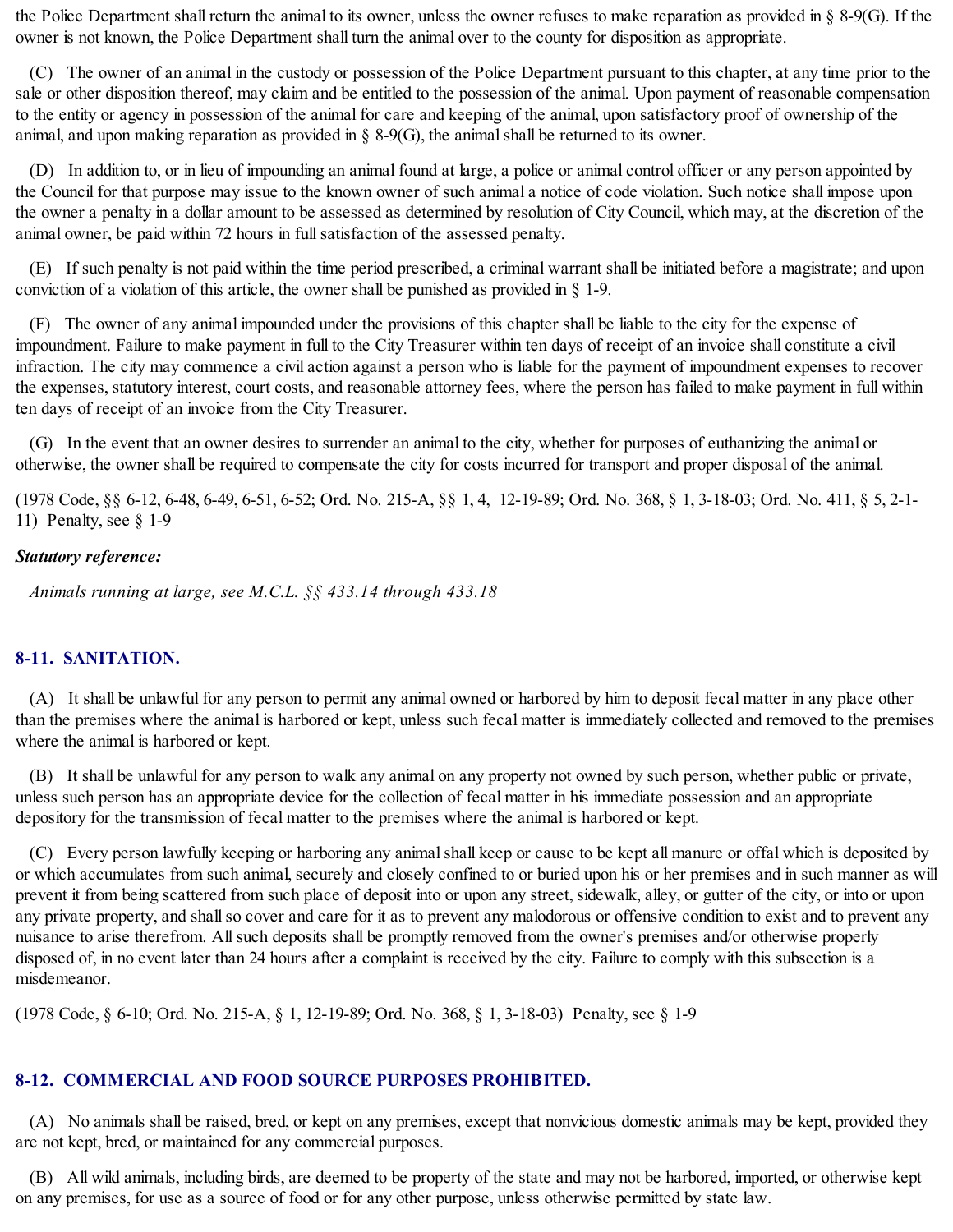(Ord. No. 368, § 1, 3-18-03; Ord. No. 399, § 1, 12-16-08) Penalty, see § 8-55

## *Statutory reference:*

*Trapping of animals, see M.C.L.§ 324.43509*

# **8-13. DOMESTICATED PIGEONS.**

(A) This chapter shall not be construed to prohibit the orderly keeping of domesticated pigeons. With input and assistance from representatives of a national domesticated pigeon organization, the city has enacted this section in an effort to expand upon antiquated state law allowing the orderly keeping of racing pigeons to also allow the orderly keeping of all domesticated pigeons. In order to ensure that the keeping of domesticated pigeons remains orderly, domesticated pigeons shall only be kept in a loft which has been inspected and approved by the Building Department as being in conformity with all applicable building and zoning codes and regulations; which has been inspected and approved by animal control personnel as being in conformity with administrative standards promulgated by the city manager; and which has been issued a permit from the County Health Department as a proper structure for purposes of keeping domesticated pigeons. A copy of the administrative standards shall be kept in the office of the city clerk and may be obtained by any owner of an existing pigeon loft or any applicant for a pigeon loft permit at no charge. Existing lofts must comply with any new or updated administrative standards unless the city manager deems, upon written request for a waiver, that the public health and welfare purposes behind the administrative standards will not be achieved by requiring an existing loft to meet the new or updated standards.

(B) A "domesticated pigeon" is a pigeon that is seamlessly banded upon the leg with the name of the organization with which the pigeon is registered and with a unique identification or registration number stamped on the band. Acceptable organizations include the National Pigeon Association; the American Racing Pigeon Union; the International Federation of Racing Homers; the National Birmingham Roller Club, the American Tippler Union; or similar organizations recognized as legitimate pigeon fancier organizations by the domesticated pigeon industry.

(C) Officials from the Building Department and Police Department shall have the right, during reasonable hours, to enter upon property and premises for the purpose of randomly inspecting a licensed pigeon loft (or one for which a license is pending) to ensure that the loft is being maintained in conformity with the administrative standards promulgated by the city manager and the standards adopted by the Macomb County Health Department. Revocation of the city's loft inspection approval on file with the Macomb County Health Department may be transmitted by city officials to the county when:

(1) A licensee or applicant fails the initial inspection and is unable or unwilling to remedy the violation(s) within 72 hours; or

(2) The licensee or applicant refuses to accommodate all reasonable requests for inspection. Unlicensed lofts are prohibited and, unless a license application is pending, city officials may take immediate action to eliminate such lofts including, but not limited to, issuing citations and seeking abatement of such nuisances through the Board of Ordinance Appeals.

(D) All pigeon and pigeon loft odors shall be minimized so that they do not cross property lines. All pigeon and pigeon loft odor complaints shall be independently verified at the property line and tracked to the loft by animal control personnel before a loft owner may be held responsible under this section for the odor. All lofts must be free from any insect or rodent infestations. All pigeons shall be confined to the loft, except for reasonable but limited periods necessary for exercise, training, and competition. Such exercise, training, and competition periods shall not exceed three hours at any one time. At no time shall pigeons be allowed to perch or linger on the buildings or property of others, except that reasonable exceptions shall be made for short-term training of juvenile pigeons. All domesticated pigeons shall be fed within the confines of their loft.

(E) The owner of every domesticated pigeon shall be responsible for the removal of any excreta deposited by the pigeon on public walks, recreation areas, or private property. Responsibility shall be independently verified by an animal control officer as attributable to the pigeon(s) at issue.

(F) Violation of any provision of this section is punishable as set forth in chapter one of the city code.

(Ord. No. 368, § 1, 3-18-03; Ord. No. 399, § 2, 12-16-08)

## *Statutory reference:*

*Definitions, see M.C.L. § 433.351 Racing pigeons, see M.C.L. § 433.19*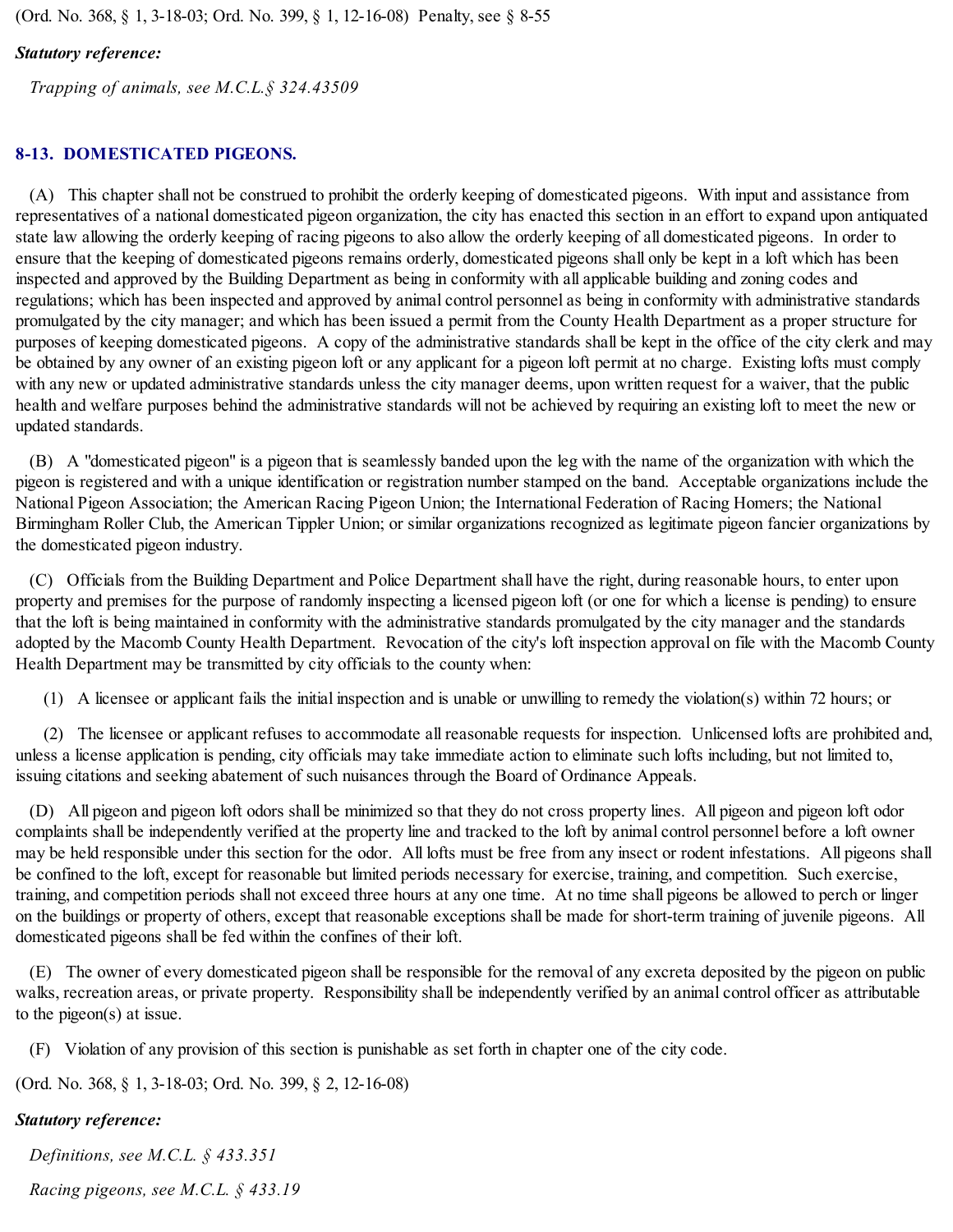#### **8-14. NUISANCE PER SE.**

Any continuing or repeated violation of this chapter shall constitute a nuisance per se and may be abated by an action in circuit court. In addition, any person who permits or allows a nuisance per se violation of this chapter shall be guilty of a misdemeanor.

(1978 Code, § 6-77; Ord. No. 215-A, § 6, 12-19-89; Ord. No. 368, § 1, 3-18-03)

#### **8-15. RESPONSIBILITY FOR DAMAGES.**

Every owner of an animal shall be liable for damages for any and all injuries to persons or property caused by such animal, to be determined and collected in appropriate civil proceedings. Nothing in this chapter shall be construed to impose any liability upon the city, its agents, or its employees for damages caused by such animal.

(Ord. No. 368, § 1, 3-18-03)

#### **8-16. BURIAL OF DEAD ANIMALS.**

All animals or parts of an animal, placed into any lake, river, creek, pond, road, street, alley, lane, lot, field, meadow, or common, or in any place within one mile of any residence, shall be buried at least four feet under ground. The owners of any buried animal who knowingly permit the animal to remain in a place to the injury of the health or the annoyance of the citizens of Sterling Heights shall be guilty of a misdemeanor. A new misdemeanor shall be charged for every 24 hours the animal remains buried in violation of this section. The misdemeanor shall be punishable by a fine of not less than \$50 nor more than \$100, or by imprisonment of not less than 30 days nor more than 90 days. This section shall not be applicable in the event that a more restrictive zoning ordinance applies.

(Ord. No. 368, § 1, 3-18-03)

#### *Statutory reference:*

*Burial of dead animals, see M.C.L. § 750.57*

#### **8-17. VIOLATIONS.**

(A) Violations of this chapter are misdemeanors punishable as set forth in § 8-55 unless otherwise specified in § 1-9(C) or unless a different penalty is set forth in this chapter.

(B) Violation of this chapter may result in impoundment and/or abatement of a nuisance.

(Ord. No. 368, § 1, 3-18-03)

#### **8-18. ZONING ORDINANCE.**

No person shall establish or maintain a regulated use in violation of the Zoning Ordinance.

(Ord. No. 368, § 1, 3-18-03)

#### **8-19. TECHNOLOGICAL RESTRAINT; POSTING REQUIRED.**

In the event that permissible technological restraint mechanisms are utilized as set forth in this chapter, allsuch mechanisms shall be publicized by means of posting notice of the use of such mechanism or by such means as will be open and obvious to law enforcement officers and passersby.

(Ord. No. 368, § 1, 3-18-03)

#### **8-20. REPORTING OF ANIMALS HIT BY MOTOR VEHICLE.**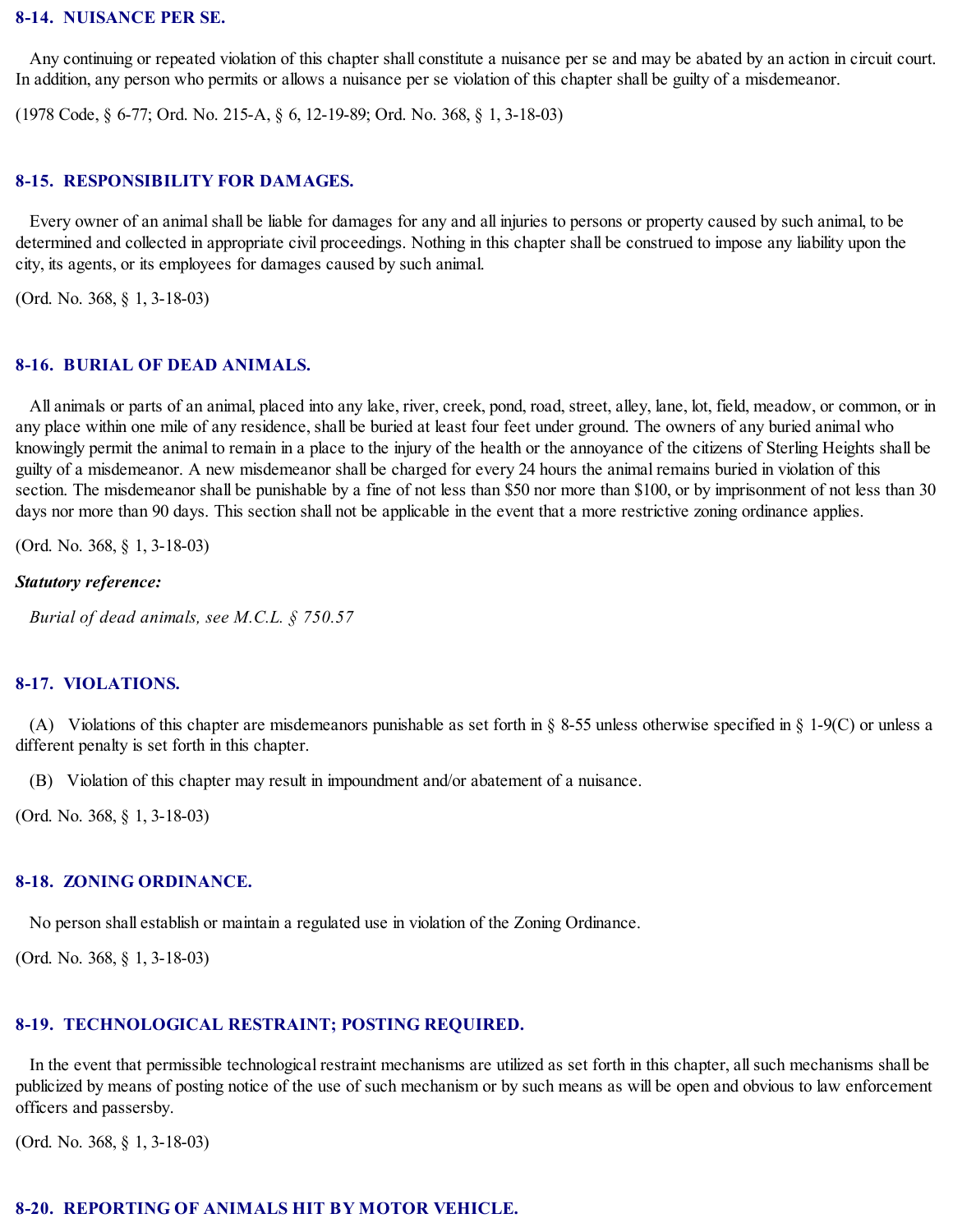Any person who, as the operator of a motor vehicle, strikes a domestic animal shall stop at once and render such assistance as may be possible and shall immediately report such injury or death to the animal's owner. In the event the owner cannot be ascertained and located, such operator shall at once report the accident to the Police Department.

(1978 Code, § 6-11; Ord. No. 215-A, § 1, 12-19-89; Ord. No. 368, § 1, 3-18-03) Penalty, see § 1-9

#### **8-21. SALE OF RABBITS, CHICKS, DUCKLINGS PROHIBITED.**

It shall be unlawful for any person, firm or corporation to sell, or offer for sale, any baby chicks, rabbits two months old or younger, ducklings, or other fowl or game as pets or novelties whether or not dyed or otherwise artificially colored or treated. This section shall not be construed to prohibit the display or sale of natural chicks or ducklings in proper brooder facilities by hatcheries or stores engaged in the business of selling the same to be raised for commercial purposes.

(1978 Code, § 6-5; Ord. No. 215-A, § 1, 12-19-89; Ord. No. 368, § 1, 3-18-03)

#### *Statutory reference:*

*Sale of baby chicks, rabbits, ducklings, or other fowl or game, see M.C.L. § 752.91*

# **8-22. EXPOSURE OF POISON PROHIBITED.**

No person shall expose any known poisonous substance, whether mixed with meat or other food or not, so that the same is liable to be eaten by any animal; provided, that it shall not be unlawful to expose on one's own premises common rat poisons mixed only with vegetable substances.

(1978 Code, § 6-6; Ord. No. 215-A, § 1, 12-19-89; Ord. No. 368, § 1, 3-18-03)

#### *Statutory reference:*

*Exposing poisonous substances, see M.C.L. § 750.437*

#### **8-23. ANIMALS EXCLUDED.**

(A) *EXOTIC ANIMAL* means those animals that are not domestic or any cross of those animals not domestic to North America. Except as otherwise provided in this chapter, it shall be unlawful for a person to possess, breed, exchange, buy or sell, or attempt any of those actions, or harbor the following exotic or wild animals:

(1) Apes, monkeys, and related forms, excepting monkeys used to assist disabled persons;

- (2) Poisonous reptiles and other animals, spiders, and insects;
- (3) Allspecies and sizes of constrictor snakes;

(4) Cats from the wild family, including, but not limited to, bobcats, cheetahs, cougars, jaguars, leopards, lions, lynxes, mountain lions, panthers, pumas, tigers;

(5) Nondomesticated carnivorous animals, including hybrid crosses of nondomesticated carnivorous animals, including, but not limited to, raccoons, skunks, foxes, wolves, etc.;

- (6) All known species of crocodilia, including, but not limited to, crocodiles and alligators;
- (7) Piranha fish;
- (8) All known species of chondrichthyes, including, but not limited to, sharks;
- (9) All known species of struthio, including, but not limited to, ostriches, emus, and other ratites;
- (10) Elephants;
- (11) Perissodactyla, including, but not limited to, rhinoceros and other animals with an odd number of toes, except as provided in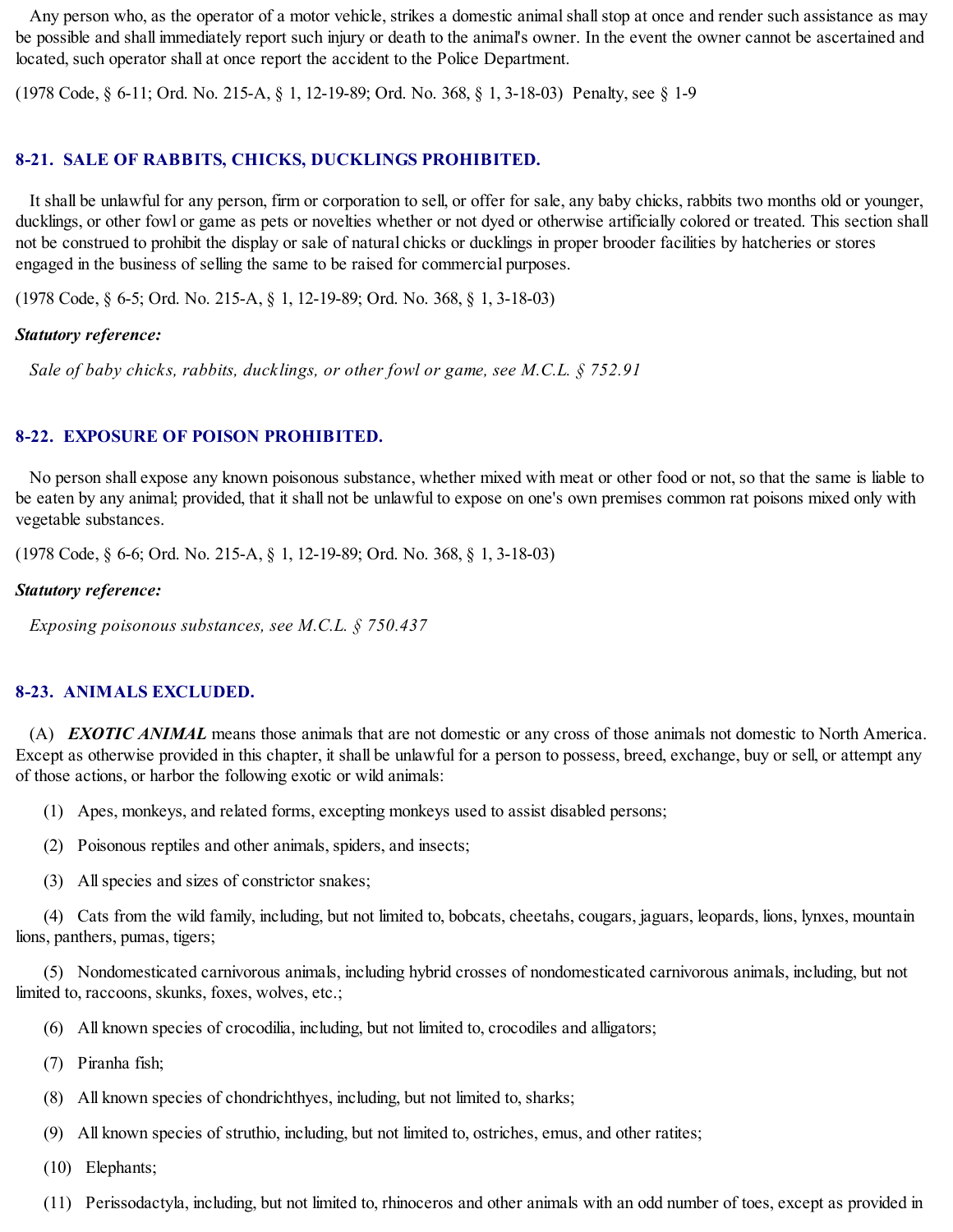subsection (C);

- (12) Artiodactyla, including, but not limited to, camels and other hooved mammals with an even number of toes;
- (13) Iguanas, lizards, geckos, newts, and other members of the class reptilia;
- (14) Hedgehogs.

(B) A person who owns or keeps an exotic or wild animal listed in this section on the effective date of this chapter shall, within 30 days of the effective date of this chapter, remove the animal from the city.

- (C) This section shall not apply to the following:
	- (1) Zoological parks and aquariums that are accredited by the American Association of Zoological Parks and Aquariums;
	- (2) Wildlife sanctuaries and nature preserves;
	- (3) Circuses;
	- (4) Bona fide scientific, medical, or educational research facilities; or
	- (5) Properly licensed stables.

(1978 Code, § 6-13; Ord. No. 215-A, § 1, 12-19-89; Ord. No. 368, § 1, 3-18-03)

## **8-24. RESERVED.**

# **ARTICLE II. DOGS AND CATS**

# **DIVISION 1. IN GENERAL**

## **8-25. VIOLATION NOTICES, FEE.**

The Police Department, and any other persons authorized to enforce this article, upon witnessing violations of this article under circumstances where it is not practical, possible, or desirable in their judgment to impound the dog or cat, may issue to the owner of the dog or cat a notice of such violation, pursuant to which the owner shall pay to the Police Department within ten days a service fee in an amount equal to the impounding fee which would have been imposed under § 8-10 had the dog or cat been impounded at the time of the violation.

(Ord. No. 368, § 1, 3-18-03)

# **8-26. CONFINEMENT; DISEASE OR CONTAMINATION.**

(A) It shall be unlawful for any owner to allow any dog or cat to leave the owner's premises under any conditions, unless such dog or cat has been immunized against rabies, provided nothing in this section shall be interpreted to prevent an owner from taking his dog or cat to the offices of a veterinarian, for purposes of having such dog or cat immunized.

(B) A person who discovers, suspects, or has reason to believe that an animal is either affected by a reportable disease or contaminated with a toxic substance shall immediately report that fact, suspicion, or belief to the Director of the Department of Agriculture or the Police Department.

(C) A person who knowingly possesses or harbors affected or suspect animals shall not expose other animals to the affected or suspect animals or otherwise move the affected or suspect animals or animals under quarantine, except with permission from the Director of the Department of Agriculture.

(D) A person shall not remove or alter the official identification of an animal. A person shall not misrepresent an animal's identity or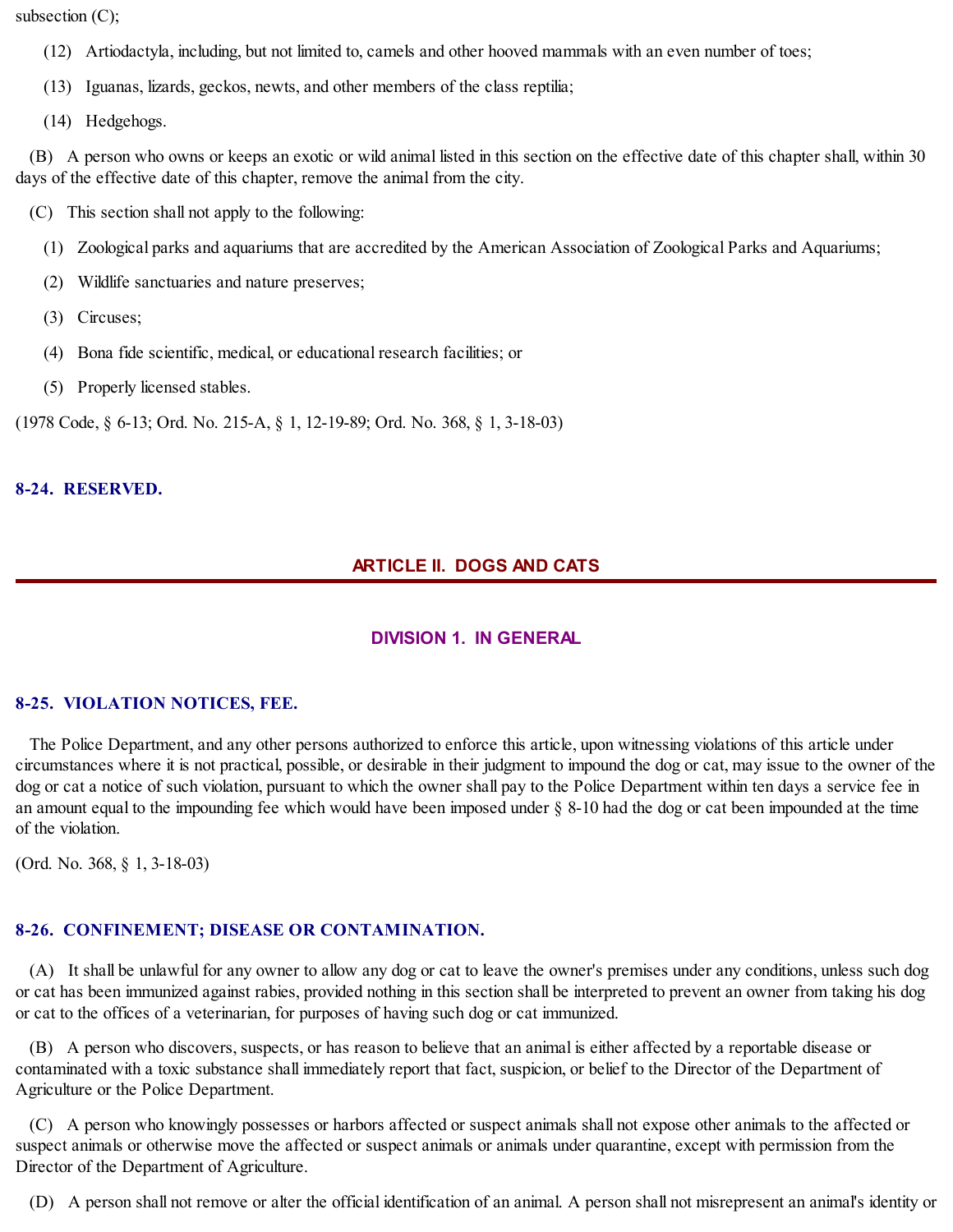the ownership of an animal. A person shall not misrepresent the animal's health status to a potential buyer.

(E) A violation of this section is punishable as set forth in § 1-9, except that a person who violates subsection (C) is guilty of a misdemeanor, punishable by a fine of not less than \$300 or imprisonment of not less than 30 days, or both.

(Ord. No. 368, § 1, 3-18-03) Penalty, see § 1-9

# *Statutory reference:*

*Animals affected with reportable disease or contaminated with toxic substance, see M.C.L. § 287.709*

# **8-27. CONTROL OF CATS.**

It shall be unlawful for any person in the city to have possession or custody of any cat without having it under control or confined to his or her premises at all times.

(1978 Code, § 6-37; Ord. No. 215-A, § 3, 12-19-89; Ord. No. 368, § 1, 3-18-03) Penalty, see § 8-55

# **8-28. POTENTIALLY DANGEROUS DOGS.**

The purpose of this section is to establish a procedure for identifying dogs that pose a potential or significant threat to the safety of people, animals, or property, to impose precautionary restrictions on such dogs in an effort to prevent a serious injury from occurring, and to promote responsible ownership of all dogs within the city.

(A) Determination of a potentially dangerous dog. The determination that a dog is potentially dangerous shall be based on the following specific behaviors exhibited by the dog:

(1) Menaces, chases, displays threatening or aggressive behavior toward, or otherwise threatens or endangers the safety of a person or domestic animal.

(2) Causes injury to a person or domestic animal that is less than a severe injury. For purposes of this section, the term "severe" injury means permanent, serious disfigurement, serious impairment of health, or serious impairment of a bodily function.

(3) Aggressively bites a person or domestic animal. For purposes of this section, the term "aggressively bites" means the dog physically bit the person or animal in a manner not normally associated with playfulness or accidental behavior while exhibiting objective signs of aggression, attack behavior, or intent to harm. The damage inflicted by a bite, or lack thereof, may also be used by animal control officials as a factor in determining whether a bite was aggressive.

(4) Any of the behaviors listed above exhibited in another community and documented in an official report of any law enforcement or animal control agency.

(B) Notice of determination and right of appeal. An animal control officer shall have the authority to make a determination that a dog is potentially dangerous if the animal control officer concludes the dog has exhibited the behaviors specified in this section. The owner or keeper of a dog determined to be potentially dangerous shall be provided with a notice containing the following information:

(1) A summary of the findings that form the basis for the determination that the dog is potentially dangerous.

(2) Notice of requirements necessary to possess a potentially dangerous dog in the city.

(3) Notice of the right to submit a written appeal of the determination that the dog is potentially dangerous to the Board of Ordinance Appeals within ten calendar days from the date of the notice. The notice shall:

(a) Provide instructions for taking an appeal;

(b) Indicate that the appeal will be considered at the next regular meeting of the Board of Ordinance Appeals to be held at least three calendar days from the date of the notice, unless an earlier meeting is scheduled and the owner requests in writing for the appeal to be heard at that meeting;

(c) Indicate that the determination that the dog is potentially dangerous is final and conclusive if an appeal is not taken; and

(d) Indicate that ownership of the dog will be deemed forfeited to the city if any of the following occur: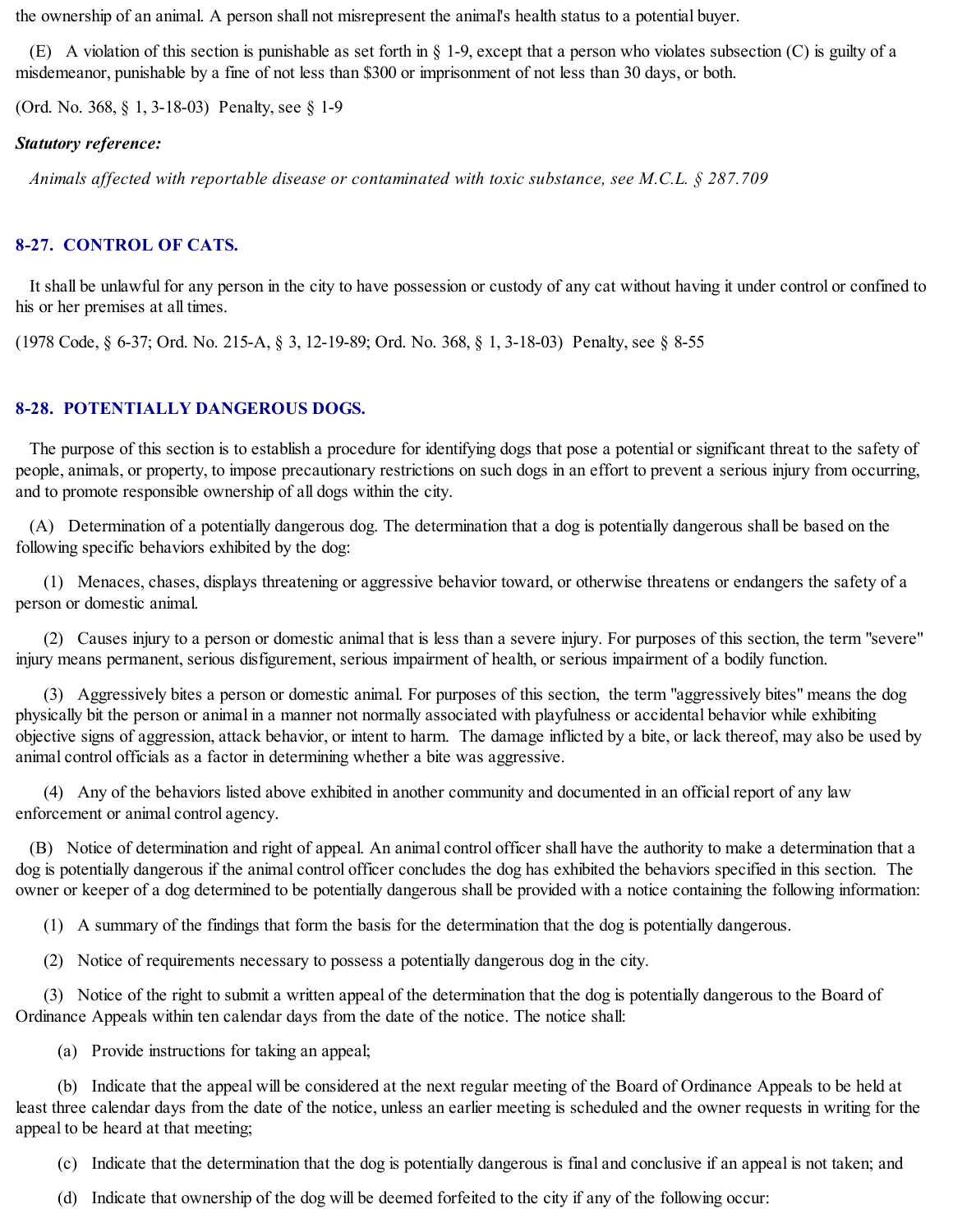a. An appeal is not taken and the owner has not secured permanent relocation of the dog or satisfied all of the requirements set forth below for possession of a potentially dangerous dog within 14 calendar days from the date of the notice.

b. The Board of Ordinance Appeals upholds the determination that the dog is potentially dangerous and the owner or keeper has not secured permanent relocation of the dog or satisfied all of the conditions set forth in this section, and any other conditions established by the Board, for possessing the potentially dangerous dog within 14 days of the appeal hearing.

c. Animal control and the Board of Ordinance Appeals shall have the authority, but no obligation, to extend any of the deadlines set forth in this division for demonstrable good faith progress toward relocation of the dog or toward satisfaction of the possession requirements.

(4) Notice of the right to request removal of the potentially dangerous classification after the dog has resided and been licensed within the city for a minimum of three full years following the date the dog is licensed with the city as a potentially dangerous dog without any violations of the conditions required for keeping the potentially dangerous dog and without any new incidents involving behavior by the dog that would qualify for a potentially dangerous determination pursuant to this section. The removal request shall be sent in writing to animal control. The decision to remove the potentially dangerous classification shall be made in the first instance by animal control upon a review of the history of the dog and its residence for the three years preceding the date of the removal request, including a premises inspection and an inspection of the dog to ensure that the conditions set forth in this section have been followed. If the request is denied, the owner may appeal the denial to the Board of Ordinance Appeals within ten calendar days. Owners shall only be permitted one request and one appeal during any 12-month period.

(C) Mitigating circumstances. An animal control officer shall have discretion to refrain from making a potentially dangerous determination if the animal control officer determines that the behavior was the result of the victim abusing or tormenting the dog, was directed toward a trespasser or person committing or attempting to commit a crime, involved accidental or instinctive behavior while playing, did not involve a significant injury, or other similar mitigating or extenuating circumstances.

(D) Impoundment. A dog that is determined to be potentially dangerous shall be removed from the city and placed with the Macomb County Animal Shelter or, in the discretion of Animal Control, the owner may authorize placement of the dog at a residential home outside of the city, or with a qualified rescue organization or qualified dog lodging business, during any quarantine period and until the owner has either confirmed a new place of residence for the dog outside of the city or has exhausted any appeals permitted by this section. If the dog is not being housed at the shelter, it must first be microchipped with all information required by animal control. All impoundment, lodging, and microchipping costs are the sole responsibility of the dog's owner.

(E) Requirements for possession of a potentially dangerous dog. If the owner of the dog requests that the dog be permitted to return to the city, its return shall not be permitted until the following requirements have been satisfied:

(1) Animal controlshall confirm the following:

(a) The owner or keeper shall install secure fencing at the property where the dog will reside which is maintained in good repair with self-locking ingress or egress gates. The fencing may be any combination of chain link fencing and/or privacy fencing, shall only be installed upon obtaining all required fence permits from the city, and shall pass all required inspections prior to the dog's return to the property,

(b) When removed from the property of the owner or keeper, a potentially dangerous dog shall always be restrained by a secure leash of no more than four feet in length and under the control of a capable person.

(c) A potentially dangerous dog shall have a microchip implanted by a licensed veterinarian. The microchip shall contain the name and approximate age of the dog, its classification as potentially dangerous, and the name, address, and telephone number of the registered owner.

(d) The owner shall obtain and maintain public liability insurance with policy coverage in the minimum amount of \$250,000.

(e) Two recent color photographs of the dog, which clearly show the color and approximate size of the animal, shall be provided to animal control.

(f) The potentially dangerous dog shall meet the requirements of the AKC's Canine Good Citizen Program, or its equivalent, to the satisfaction of animal control. Dogs that are under one year of age are ineligible for the AKC Canine Good Citizen Program, so such dogs must be enrolled in or have completed the AKC START Program or an equivalent approved by animal control. The dog may not return to its city residence until these requirements have been met, but it may be kept at a qualified rescue or dog housing business until proof of successful completion of the program is submitted to, and acknowledged by, animal control and the City Clerk. For every future violation of this chapter for which a dog may be determined to be potentially dangerous which occurs after the dog has completed the requirements of this subsection and been properly registered under this section, additional training or testing,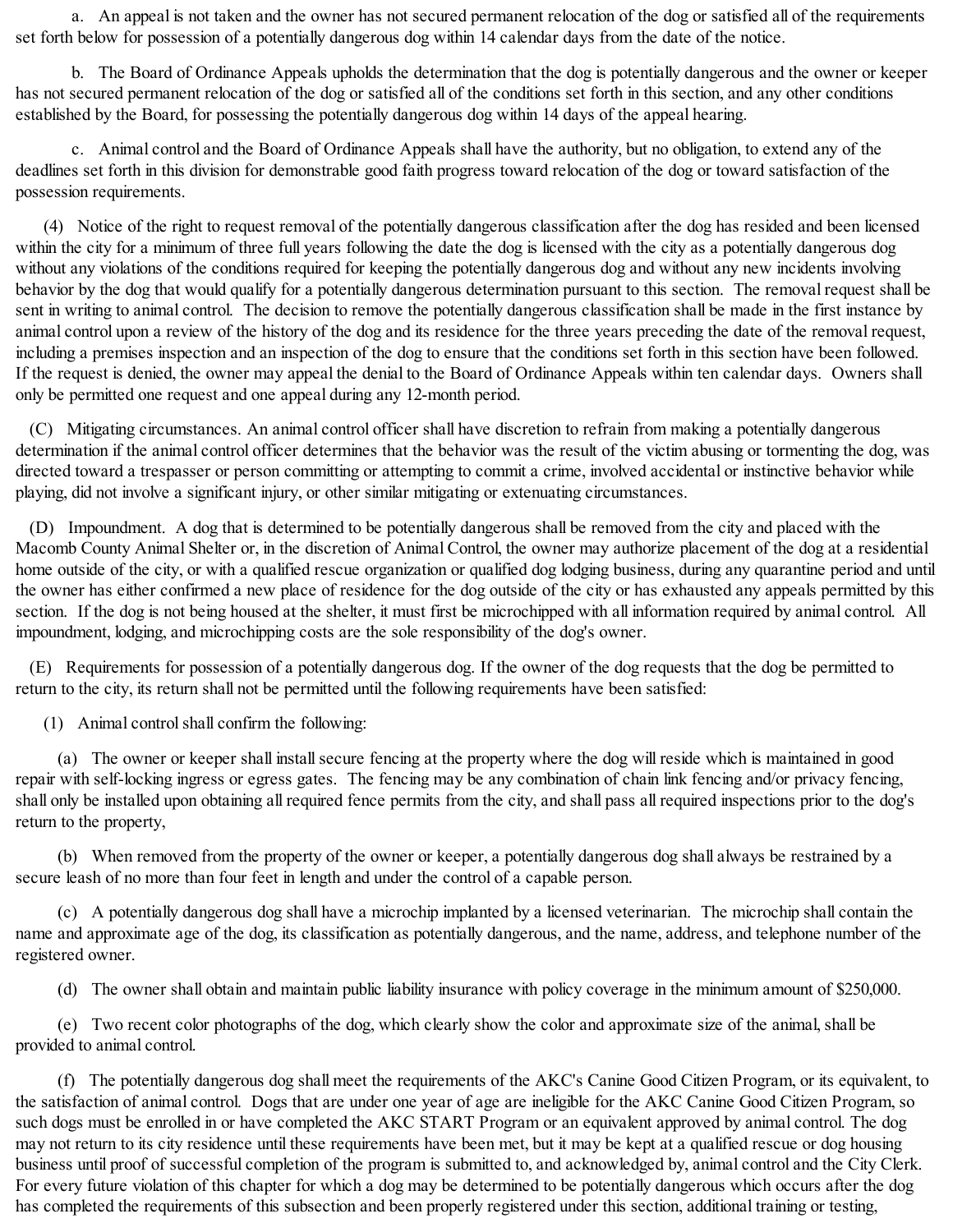including but not limited to renewing the dog's compliance with this division, may be imposed by animal control as a condition of continuing to keep the dog within the city unless the dog's status is changed to dangerous due to the nature or frequency of the new violation(s).

(g) The potentially dangerous dog, if over 12 weeks old, has been spayed or neutered.

(h) All impoundment and lodging costs have been paid by the owner.

(2) Before the dog returns to any property within the city other than a qualified rescue organization or a boarding business, the owner of a potentially dangerous dog shall ensure that the dog's license is current and shall register the dog with the City Clerk as a potentially dangerous dog with all information required by the City Clerk's potentially dangerous dog registration form, as well as the following:

(a) Proof of animal control's certification that the required fence, self-locking gate, and leash have all been procured for the dog.

(b) Proof of microchipping and the information contained on the microchip. The owner shall ensure that the microchip information provided to the city is kept up to date.

(c) Proof of the required insurance policy.

(d) Proof of the successful completion of the required training and temperament testing.

(e) Two recent color photographs of the dog, which clearly show the color and approximate size of the animal.

(3) The owner or keeper of a potentially dangerous dog must, within ten business days, report to the City Clerk if the dog has been permanently removed from the city, has died, or has relocated within the city. The new address of a relocated potentially dangerous dog shall be provided as part of the report to the City Clerk.

(4) After its initial registration, a potentially dangerous dog shall be registered with the City Clerk annually and its owner or keeper shall pay a registration fee established by the city's annual appropriations ordinance. This registration and fee shall be in addition to any other requirements for annual licensing of an animal.

(E) Visiting Dogs. Any dog that does not reside within the city and is licensed by another community but which is determined to be a potentially dangerous dog pursuant to this section shall not be subject to the conditions for possessing a potentially dangerous dog within the city, except that the dog shall be microchipped before its release, all impound and microchipping costs shall be paid by the owner, and its owner and keeper shall be advised by animal control that the dog is not to return unless all of the conditions for possessing a potentially dangerous dog are first satisfied. In the event the dog is subsequently in the city without full compliance with the requirements for possessing a potentially dangerous dog, the person harboring or possessing the dog shall be subject to the penalties set forth in division (F).

(F) Penalties.

(1) Except as provided in division (F)(2), any person who owns, harbors, keeps, or possesses a potentially dangerous dog in violation of any of the requirements of this section for possessing a potentially dangerous dog, or who in any way aids or abets such ownership, harboring, keeping, or possession, shall be responsible for a municipal civil infraction. The fine for a first violation shall be \$500; for a second violation, \$750; and for allsubsequent violations, \$1,000 per violation. The court may only waive or reduce these fines in cases of financial hardship, upon good cause shown, if the offender forfeits all ownership and possessory rights to the offending dog and forfeits future dog ownership and possessory rights until the offender has successfully completed animal ownership educational training satisfactory to the city's animal control officers and for a period of time determined appropriate by the court.

(2) In addition to the civil penalties set forth in division  $(F)(1)$ , a potentially dangerous dog shall be subject to immediate impoundment by an animal control officer if it is determined that the dog is owned, possessed, harbored or maintained in violation of this section. The animal control officer shall issue a notice to the owner or keeper of the potentially dangerous dog which indicates the hearing date at which the city's Board of Ordinance Appeals will address the violations. The city shall provide notice of the hearing to any victim and/or any owner of an animal victimized by the potentially dangerous dog.

(3) Any hearing scheduled for consideration by the Board of Ordinance Appeals shall be administratively canceled if the owner or keeper withdraws the requested appeal, corrects all correctable violations to the satisfaction of animal control, satisfies the conditions for possessing a potentially dangerous dog, permanently relocates the dog to the satisfaction of animal control, or forfeits ownership rights to the potentially dangerous dog prior to the scheduled Board hearing. The owner or keeper shall be responsible for all impound fees and costs, regardless of whether the hearing is held or canceled. If a hearing is held, the Board shall: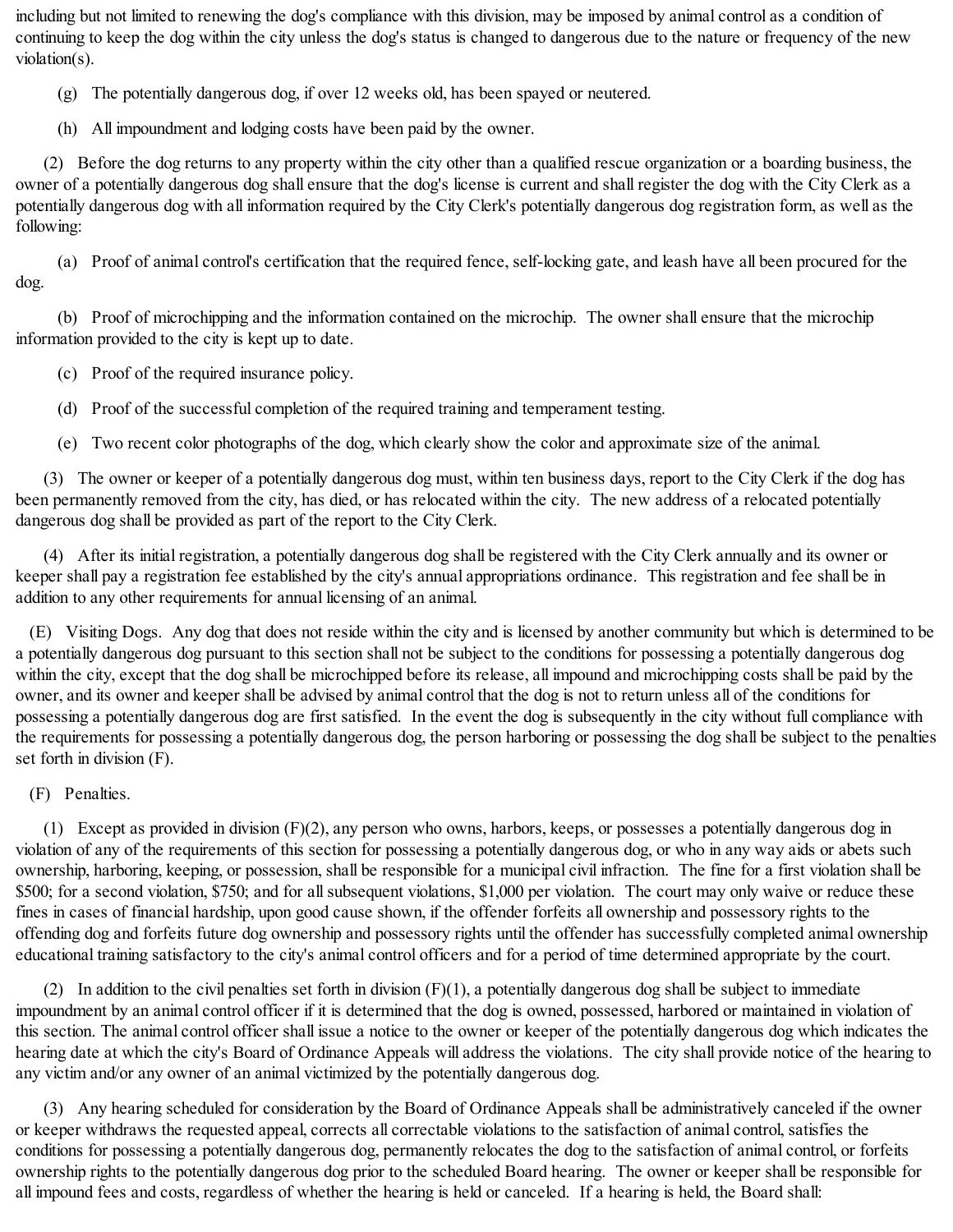(a) Determine whether the status of the dog as potentially dangerous shall be upheld and, if so, the conditions applicable for return of the potentially dangerous dog to the owner or keeper, including but not limited to deadlines for correcting any uncorrected violations and random inspections of the premises and the potentially dangerous dog by an animal control officer, with the owner or keeper responsible for payment of inspection fees established by the city's annual appropriations ordinance. In the event of noncompliance, the Board may impose conditions on removal from the city that are rationally related to the public interest in protecting others from any potential future harm that could be caused by the potentially dangerous dog. Failure to comply or remove the dog in accordance with the decision of the Board within the timeframe established by the Board shall result in forfeiture of ownership rights to the dog in favor of the city, in which event animal controlshall determine the final placement or disposition of the dog.

(Ord. No. 411, § 2, 2-1-11; Ord. No. 449, § 1, 8-16-16)

# *Statutory reference:*

*Dangerous animals, see M.C.L. § 287.321 et seq.*

## **8-28A. DANGEROUS DOG.**

(A) Determination of a dangerous dog. The determination that a dog is dangerous shall be based on the following specific behaviors exhibited by the dog:

(1) Exhibits aggressive behaviors that result in further incidents or complaints after having been determined to be a potentially dangerous dog.

(2) Causes severe injury to a person or domestic animal. For purposes of this section, the term "severe" injury means permanent, serious disfigurement, serious impairment of health, or serious impairment of a bodily function.

- (3) Kills a person or domestic animal.
- (4) Its use in the commission of a crime, including but not limited to dog fighting and guarding of illegal operations.

(B) Notice of determination. The definition of "dangerous animal" in § 8-3 shall continue for purposes of issuing violations for harboring a dangerous or vicious animal pursuant to § 8-8. An animal control officer shall have the additional authority to make a determination that a dog is to be classified as dangerous under this article if the animal control officer concludes the dog has exhibited the behaviors specified in this section. The owner or keeper of a dog determined to be dangerous shall be provided with a notice containing the following information:

- (1) A summary of the findings that form the basis for the determination that the dog is dangerous.
- (2) Notice of the prohibition of dangerous dogs within the city.
- (3) Notice of the right to appeal, as set forth below.

(C) Mitigating circumstances. An animal control officer shall have discretion to refrain from making a determination of a dangerous dog if the animal control officer determines that the behavior was the result of the victim abusing or tormenting the dog, was directed toward a trespasser or person committing or attempting to commit a crime, or other similar mitigating or extenuating circumstances. The animal control officer retains discretion, however, to classify the dog as potentially dangerous if the mitigating circumstances do not completely dispel concern about the dog's future behaviors.

(D) Impoundment and euthanization. A dangerous dog is not permitted within the city, shall be immediately impounded, and shall be euthanized not less than ten calendar days after a determination is made by an animal control officer.

(E) Right of appeal. The animal control officer shall issue a notice to the owner or keeper of the right to appeal the determination that a dog is dangerous to the Board of Ordinance Appeals within ten calendar days from the date of the notice. The notice shall provide instructions for taking an appeal and indicate that the determination is final and conclusive if an appeal is not taken. The city shall provide notice of the hearing to any victim and/or any owner of an animal victimized by the dangerous dog. If the owner forfeits ownership rights to the dangerous dog or obtains written permission to relocate the dog to another municipality from that municipality's chief administrative officer or chief animal control official prior to the scheduled Board hearing, the matter shall be administratively withdrawn from the agenda. If relocation permission is obtained, the dog shall first be microchipped at the owner's expense with all information required by animal control, including the dog's designation as dangerous in Sterling Heights and information referencing the city's incident report(s). The owner or keeper shall be responsible for all impound fees and costs, regardless of whether the dog is forfeited, removed from the city, or a hearing is held. If a hearing is held, the Board shall determine whether the dog is dangerous and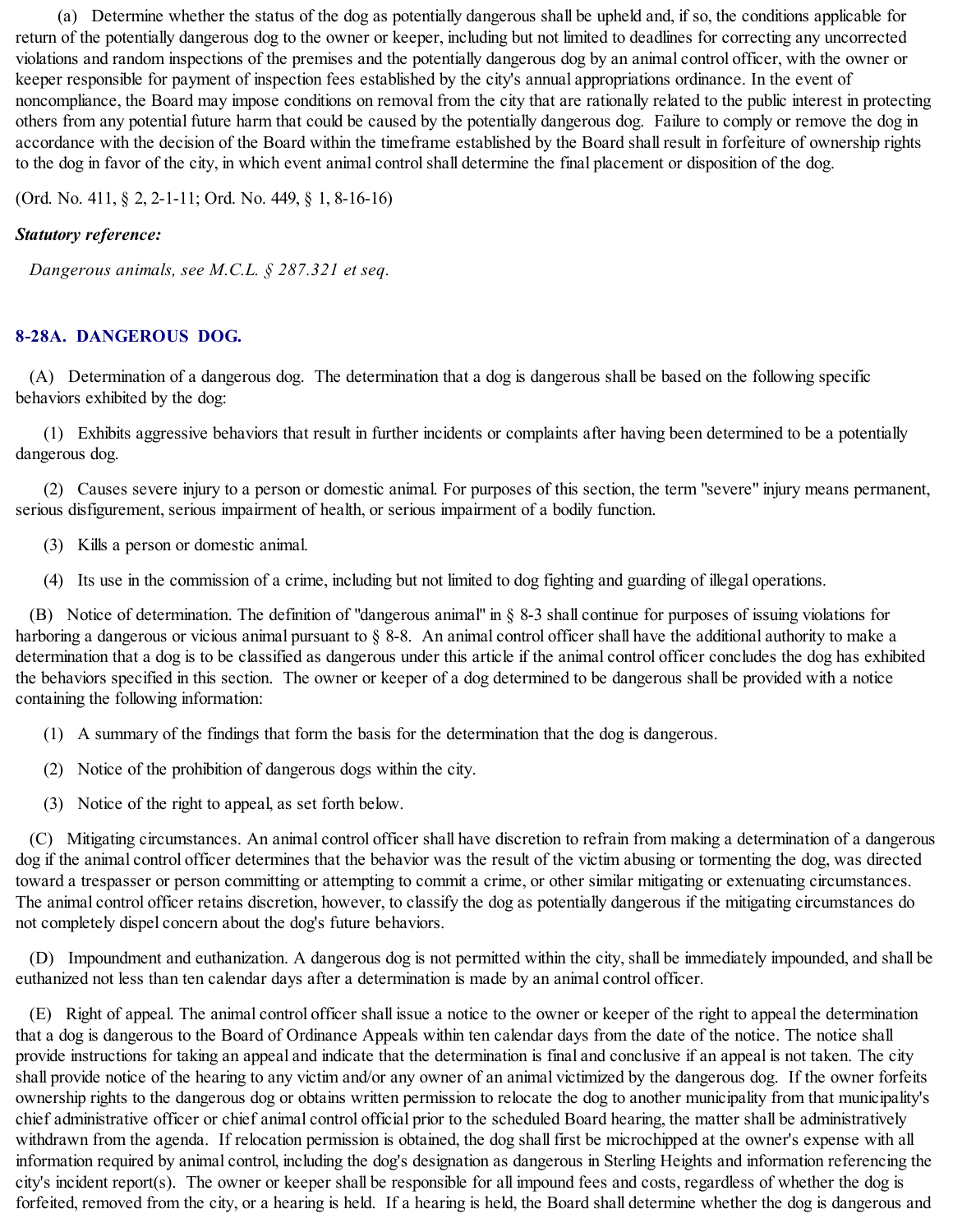subject to forfeiture and euthanization.

(Ord. No. 411, § 3, 2-1-11; Ord. No. 449, § 2, 8-16-16)

## **8-29. RABIES; QUARANTINE; DESTRUCTION OF DANGEROUS DOGS AND CATS.**

(A) Any dog or cat which is suspected of having rabies or any dog or cat which has bitten a human shall be confined, quarantined, and observed for a period of ten days by one of the following methods:

(1) Quarantine at the Macomb County Animal Shelter or another animal control facility for all incidents involving harm to a human or death to another domesticate animal; or

(2) For all other incidents, if authorized by an animal control officer of the city, the confinement may be at a hospital or kennel under the supervision of a veterinarian of the owner's choice, or at the owner's residence in a fenced-in yard or pen, in the owner's home, or on a chain of sufficient strength to contain the animal. In no event shall the owner permit a quarantined animal to leave the owner's residence or to have contact with animals or persons outside the owner's family.

(B) If an animal other than a dog or cat is suspected of having rabies or has bitten a human, the procedures set forth in subsection (A) shall be followed, except that the confinement and quarantine period shall be as designated by an animal control officer of the city.

(C) Any confinement under this section, wherever located, shall be at the owner's expense. Any expenses for laboratory analysis of an animal confined and quarantined under this section are the responsibility of the owner. If legal action is initiated to recover monies due under this section for confinement expenses, the court may award reasonable attorney fees and costs incurred to the animal control facility or other place of confinement.

(D) The ten-day confinement period may be extended by an animal control officer of the city if warranted by circumstances involving harm caused to a person or to a domesticated animal, and no animalshall be released until the permission of the Police Department is obtained. In such cases, the animal control officer who issued a criminal citation shall advise the court that an expedited hearing date is requested due to the continuing impoundment of the animal. During the confinement period, no rabies vaccination shall be administered.

(E) Whenever a dog or cat is brought to the animalshelter for having bitten a person, the Police Department may, if deemed necessary and advisable, and after holding such dog or cat a sufficient length of time to meet the requirements of subsection (A) and of the health department for investigation, cause such dog or cat to be destroyed as a dangerous or vicious animal. Unless waived in writing, notice of intent to destroy such dog or cat shall be given to the owner if known. The owner shall have seven days from mailing of such notice in which to seek a review by the district court for the 41-A Judicial District of the order of the Police Department for the destruction of such dog or cat.

(F) Failure of any resident or owner to comply and cooperate with the requirements of this section shall constitute a misdemeanor. Failure to comply with confinement and quarantine requirements shall also result in confiscation of the animal and confinement at the Macomb County Animal Shelter or other animal control facility.

(G) For purposes of this section, *RABIES CONFINEMENT AT THE OWNER'S RESIDENCE* shall mean that the animal is kept inside a secure building or otherwise confined so that no contact with animals or persons outside the owner's family can occur for the confinement period. During such period of confinement, the animal must not be let out to relieve itself without being on a leash or lead and handled by a person capable of physically restraining the animal.

(1978 Code, § 6-50; Ord. No. 215-A, § 4, 12-19-89; Ord. No. 368, § 1, 3-18-03; Ord. No. 411, §§ 6,7, 2-1-11)

## **8-30. UNLAWFUL NOISE.**

No person shall harbor or keep any dog or cat which by loud, frequent, or habitual barking, whining, yelping, howling, crying, or by any other noise shall disturb the peace and quiet of any person or cause an annoyance or disturbance to the neighborhood, or to people passing upon the streets of the city.

(1978 Code, § 6-25; Ord. No. 215-A, § 2, 12-19-89; Ord. No. 368, § 1, 3-18-03)

## **8-31. NUMBER OF ANIMALS PERMITTED.**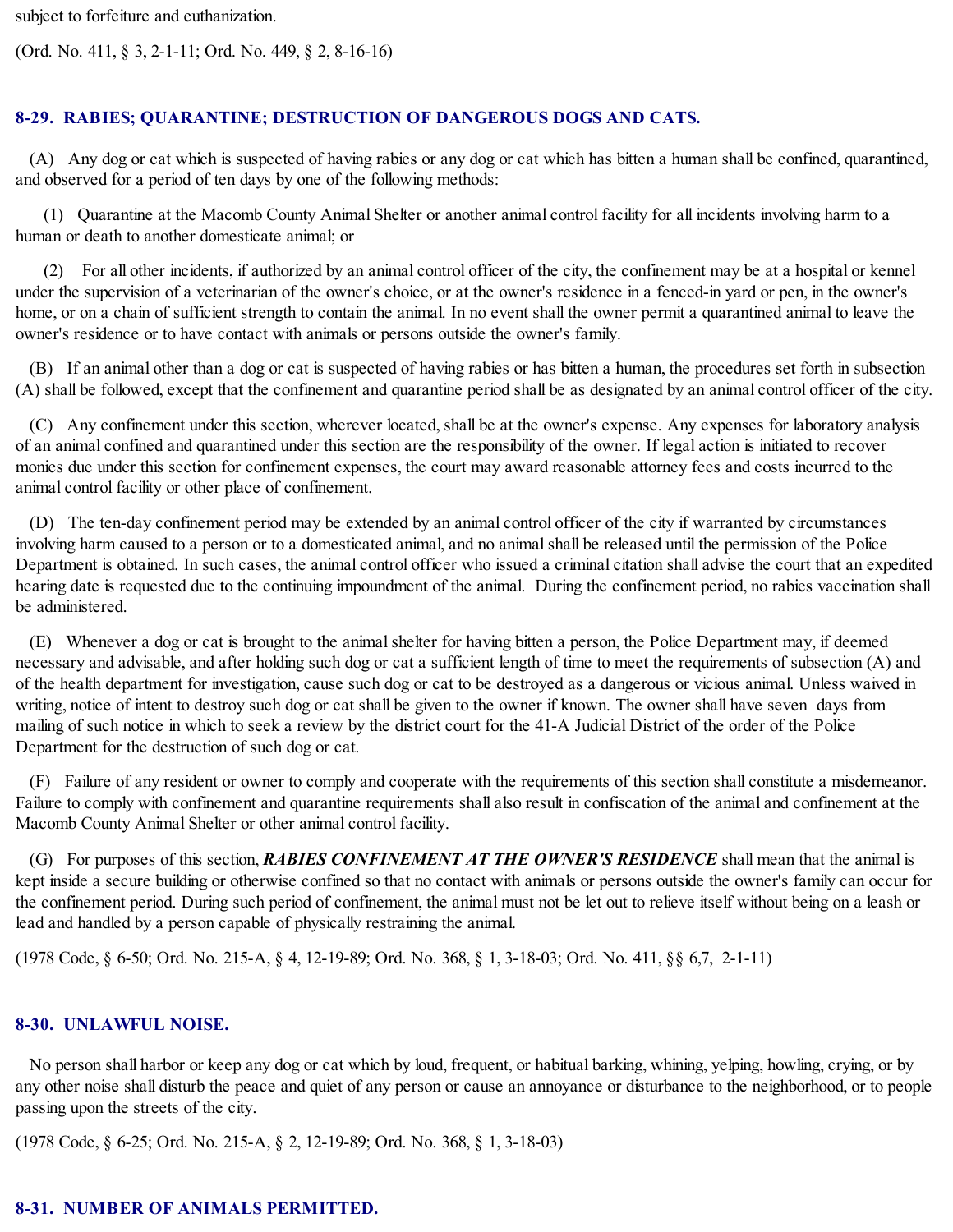(A) Notwithstanding any other ordinance to the contrary, it shall be unlawful for any person or owner to keep or harbor more than four animals older than four months of age at any one address or premises.

(B) The provisions of this section shall not apply to:

- (1) Puppies and kittens not exceeding four months of age;
- (2) The business premises of a licensed veterinarian; or
- (3) Kennels operating in conformance with state law and applicable zoning provisions.

(1978 Code, § 6-3; Ord. No. 215-A, § 1, 12-19-89; Ord. No. 368, § 1, 3-18-03)

# **8-32. DISPLAY OF DOGS AND CATS TO AUTHORITY.**

(A) It shall be unlawful for any person to refuse to show or exhibit, at any reasonable time, any dog or cat in his or her possession or custody to any licensed inspector, police officer, animal control officer, or health official of the city or county.

(B) Each owner or keeper of a cat within the city shall produce, upon request of a law enforcement officer, a certificate of vaccination for such cat.

(1978 Code, § 6-37; Ord. No. 215-A, § 3, 12-19-89; Ord. No. 368, § 1, 3-18-03) Penalty, see § 1-9

## **8-33. PARENTAL LIABILITY.**

The parent or guardian of any minor claiming ownership of any dog, cat, or other animal subject to this chapter, shall be deemed to be the owner of such animal and shall be charged for all penalties and fees imposed under this chapter.

(Ord. No. 368, § 1, 3-18-03)

# **8-34. CONDUCT DIRECTED TOWARD DOGS ASSISTING OR SERVING THE BLIND.**

 $(A)$  An individual shall not do either of the following:

(1) Willfully and maliciously assault, beat, harass, injure, or attempt to assault, beat, harass, or injure a dog that he or she knows or has reason to believe is a guide or leader dog for a blind individual, a hearing dog for a deaf or audibly impaired individual, or a service dog for a physically limited individual.

(2) Willfully and maliciously impede or interfere with, or attempt to impede or interfere with duties performed by a dog that he or she knows or has reason to believe is a guide or leader dog for a blind individual, a hearing dog for a deaf or audibly impaired individual, or a service dog for a physically limited individual.

(B) In a prosecution for a violation of subsection (A), evidence that the defendant initiated or continued conduct directed toward a dog described in subsection (A)(1) after being requested to avoid or discontinue that conduct or similar conduct by a blind, deaf, audibly impaired, or physically limited individual being served or assisted by the dog shall give rise to a rebuttable presumption that the conduct was initiated or continued maliciously.

(C) The terms used in this section shall have the meaning assigned to them by M.C.L. § 750.50a.

(Ord. No. 368, § 1, 3-18-03) Penalty, see § 8-55

## *Statutory reference:*

*Guide or leader dog, see M.C.L. § 750.50a*

#### **8-35. ANIMALS USED IN LAW ENFORCEMENT.**

(A) As used in this section the following definitions shall apply unless the context clearly indicates or requires a different meaning: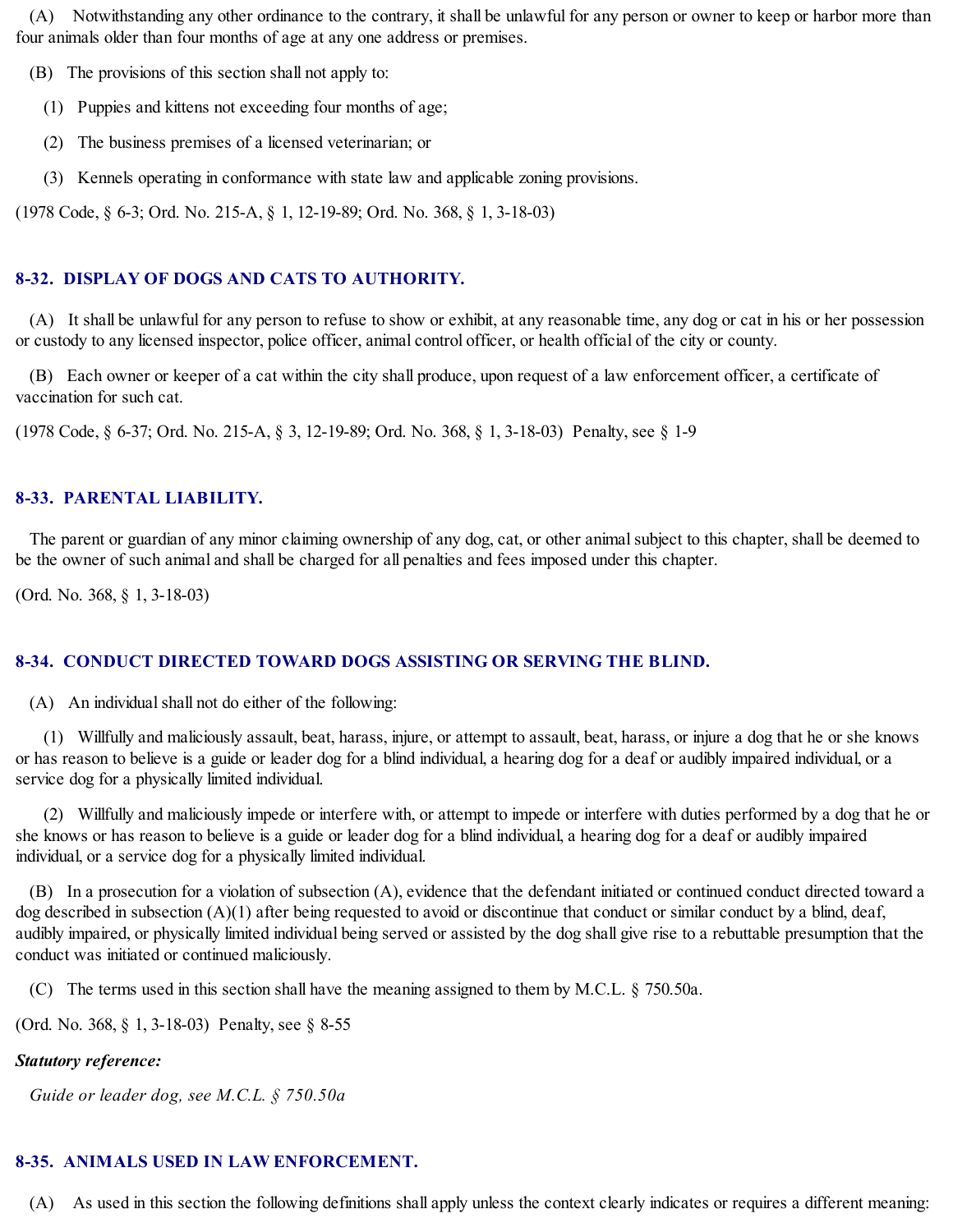*DOG HANDLER* . A peace officer who has successfully completed training in the handling of a police dog pursuant to a policy of the law enforcement agency that employs that peace officer.

*PHYSICAL HARM* . Any injury to a dog's or horse's physical condition.

**POLICE DOG**. A dog used by a law enforcement agency of this state or of a local unit of government of this state that is trained for law enforcement work and subject to the control of a dog handler.

**POLICE HORSE**. A horse used by a law enforcement agency of this state or of a local unit of government of this state for law enforcement work.

*SERIOUS PHYSICAL HARM* . Any injury to a dog's or horse's physical condition or welfare that is not necessarily permanent but that constitutes substantial body disfigurement, or that seriously impairs the function of a body organ or limb.

(B) A person shall not intentionally cause physical harm to a police dog or police horse.

(C) A person shall not intentionally harass or interfere with a police dog or police horse lawfully performing its duties.

(D) Except as provided by state law, a person who violates subsection (B) or (C) is guilty of a misdemeanor punishable by imprisonment for not more than 90 days or a fine of not more than \$500, or both.

(E) This section does not prohibit an individual from being charged with, convicted of, or punished for any other violation of law committed by that individual while violating this section.

(Ord. No. 368, § 1, 3-18-03)

## *Statutory reference:*

*Police dog or horse, see M.C.L. § 750.50c*

# **8-36. ELECTRONIC VACCINATION REPORTING.**

(A) Beginning January 1, 2014, every veterinarian shall transmit to the city's designee the certificate of vaccination for every dog that resides or is kept within the city and that is vaccinated by the veterinarian. Certificates may be transmitted no later than the fifteenth day of the month following the month in which the rabies vaccination was administered by the veterinarian. The certificate shall be in a form or format required by the City Clerk and shall include all information required by the City Clerk for licensing purposes and by Animal Control for public safety purposes, including but not limited to all of the information included on the standard rabies vaccination certificates used by the veterinarian in the ordinary course of business.

(B) The City Clerk may waive the vaccination reporting requirement set forth in this section for one-year intervals if the veterinarian or owner produces a written statement from the veterinarian each year indicating that the dog should not be vaccinated because vaccination will have an adverse health impact on the dog. In such instances, the owner must include with the dog license application a signed affidavit affirming "As the owner of an unvaccinated dog, I am aware of and assume all of the potential liability and risk and I recognize the potential for court-ordered euthanasia and/or quarantine of the dog should it bite a person or animal or otherwise expose a human to rabies. Under penalty of forfeiture of the dog without court proceedings, I agree to keep the unvaccinated dog muzzled and properly under control while it is on a public sidewalk or in any place open to the public."

(C) For purposes of this section, the term "veterinarian" shall include, but not be limited to, any veterinarian, veterinary doctor, individual acting under the direction or supervision of a veterinarian or veterinary doctor, animal hospital, veterinary clinic, veterinary facility, or any individual who administers a dog's rabies vaccination within the City.

(D) A failure to comply with the requirements of this section shall be deemed a municipal civil infraction, punishable as provided in Chapter 1 of the City Code.

(Ord. No. 431, § 1, 10-1-13)

## **8-37-8-40. RESERVED.**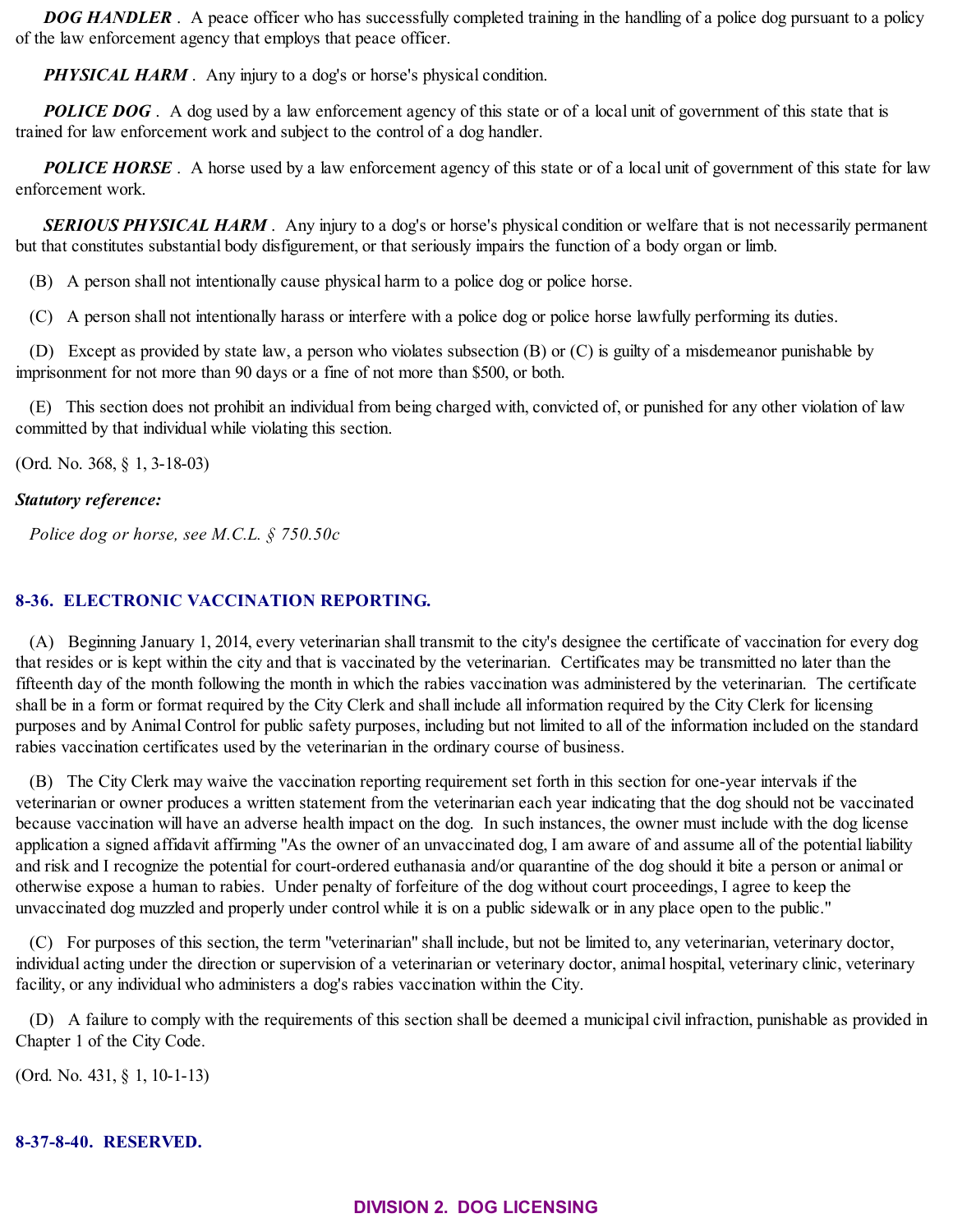#### **8-41. LICENSE REQUIRED.**

(A) Any person owning, keeping, possessing, harboring, or having custody within the city of any dog six months old or older must obtain a license for such dog, pursuant to state law, from the City Clerk for a fee to be determined by the county. No person shall keep, possess, harbor, or have custody of an unlicensed dog which is required to be licensed under this section.

(B) The following shall be unlawful:

(1) For any person to own any dog six months old or older that does not at all times wear a collar with a tag approved by the Director of Agriculture, attached as provided in this chapter; or

(2) For any person, except the owner or authorized agent, to remove any license tag from a dog.

(C) A person who owns or harbors a dog shall produce proof of a valid dog license upon request of a person who is authorized to enforce this chapter.

(D) The owner of a dog that is four or more months old shall apply, within 30 days, to the City Clerk or the Clerk's authorized agent for a license for each dog owned or kept by him or her. This subsection will not apply to a nonresident keeping a dog within the city for no longer than 30 days.

(E) The licensing period shall begin April 1. Licensing periods of 1, 2, and 3 years shall be available as options to applicants, except that no license shall be issued for a duration longer than the time during which the dog's rabies vaccination certificate is valid plus 90 days. All licenses shall expire at the end of March 31 during whichever licensing period was issued to the applicant.

(F) Written application for licenses shall be made to the City Clerk. The license application shallstate the breed, sex, age, color, and markings of the dog, and the name and address of the current and last previous owner. The application for a license shall be accompanied by a valid certificate of a current vaccination for rabies, with a vaccine licensed by the United States Department of Agriculture, signed by an accredited veterinarian who directly supervised the vaccination. The certificate for vaccination for rabies shallstate the month and year of expiration for the rabies vaccination, in the veterinarian's opinion. When applying for a license, the owner shall pay the required license fee.

(G) The owner of a dog that is required to be licensed under this section shall keep the dog currently vaccinated against rabies by an accredited veterinarian with a vaccine licensed by the United States Department of Agriculture.

(H) A person who becomes owner of a dog that is four or more months old and that is not already licensed shall apply for a license within 30 days. A person who owns a dog that will become four months old and that is not already licensed shall apply for a license within 30 days after the dog becomes four months old.

(I) No license or license tag issued for one animalshall be transferable to another animal. No person shall use any license for any animal other than the animal for which the license was issued.

(J) If a dog license is lost or destroyed, the license holder shall obtain a duplicate license from the city upon payment of the prescribed replacement license fee.

(K) The City Clerk shall maintain a record of the identifying numbers of all tags issued and shall make this record available to the public during business hours. These records will be kept for a period of three years.

(1978 Code, § 6-23; Ord. No. 215-A, § 2, 12-19-89; Ord. No. 368, § 1, 3-18-03; Ord. No. 431, § 2, 10-1-13) Penalty, see § 1-9

#### *Statutory reference:*

*Dog law, see M.C.L. §§ 287.261 et seq.*

## **8-42. LICENSE FEES.**

License fees shall be established by the annual appropriations ordinance.

(Ord. No. 368, § 1, 3-18-03; Ord. No. 388, § 3, 1-3-07)

## *Statutory reference:*

*Dog licenses, see M.C.L. § 287.266*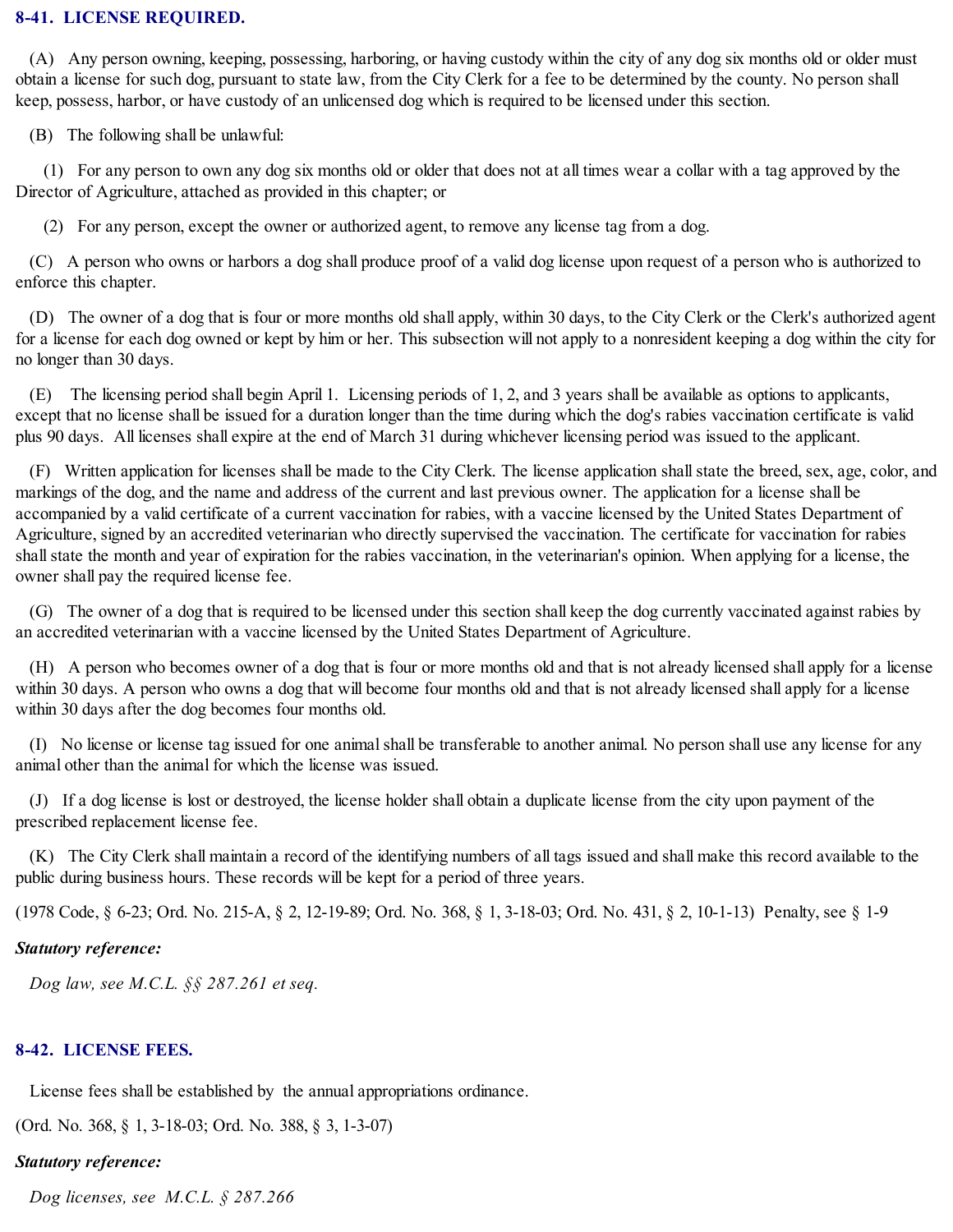#### **8-43. LICENSE FEE EXEMPTIONS.**

(A) A dog which is an authorized law enforcement dog, or which is used as a guide or leader dog for a blind person, a hearing dog for a deaf or audibly impaired person, a service dog for a physically limited person, or a dog owned by a person over the age of 60, is not subject to any fee for licensing.

(B) The terms used in this section shall have the meanings assigned to them by M.C.L. § 287.291.

(Ord. No. 368, § 1, 3-18-03)

#### *Statutory reference:*

*Dogs not subject to license fees, see M.C.L. § 287.291*

## **8-44. IDENTIFICATION TAGS.**

(A) Upon acceptance of the license application and fee, the City Clerk shall issue a durable identification tag or collar, stamped with an identifying number and the year of issuance. Tags should be designed so that they may be conveniently fastened or riveted to the animal's collar or harness.

(B) Dogs must wear identification tags affixed to substantial collars at all times. Every dog and cat that is not required to be licensed shall bear an identification tag setting forth the name and address of its owner or keeper.

(1978 Code, § 6-23; Ord. No. 215-A, § 2, 12-19-89; Ord. No. 368, § 1, 3-18-03) Penalty, see § 1-9

#### *Statutory reference:*

*Dog license tags, see M.C.L. § 287.267*

## **8-45. PENALTY FOR STEALING OR CONFINING LICENSED DOG.**

Any person who shall steal, or confine and secret any dog licensed under this chapter or kept under a kennel license, unless legally authorized to do so, or unless such confining is justifiable for the protection of person, property, or game, shall be guilty of a misdemeanor, and upon conviction shall be subject to a fine of not less than \$50 nor more than \$100, or imprisonment in the County Jail for not less than 60 nor more than 90 days, or both in the discretion of the court.

(Ord. No. 368, § 1, 3-18-03)

#### *Statutory reference:*

*Penalty for stealing or confining licensed dog, see M.C.L. § 287.286b*

#### **8-46. PUBLIC NUISANCES.**

(A) It is unlawful for any owner or keeper of an animal to fail to exercise proper care and control of the animalso as to have it become a public nuisance. For purposes of this section, a public nuisance includes:

(1) An animal which is a safety or health hazard, which damages or destroys the property of another (including garden and flower beds and trees), which creates offensive odors which materially interfere with or disrupt another person in the conduct of lawful activities at such person's home, or which urinates or defecates upon private property not owned or exclusively occupied by the owner or keeper or upon public property if the feces deposited by the animal are not immediately removed by the owner.

(2) An animal at large that jumps on, or attempts to herd a person or persons, or that runs after and vocalizes at horses, joggers, pedestrians, bicyclists, or any vehicle being ridden or driven upon the roads or any public grounds or place within the city.

(3) An animal that exhibits exuberant greeting behavior while not on its owner's property and without the intent to harm, including but not restricted to jumping up, chasing, and excessive mouthing.

(4) An animal that chases or attacks wildlife (including birds) or livestock on property not owned or exclusively occupied by the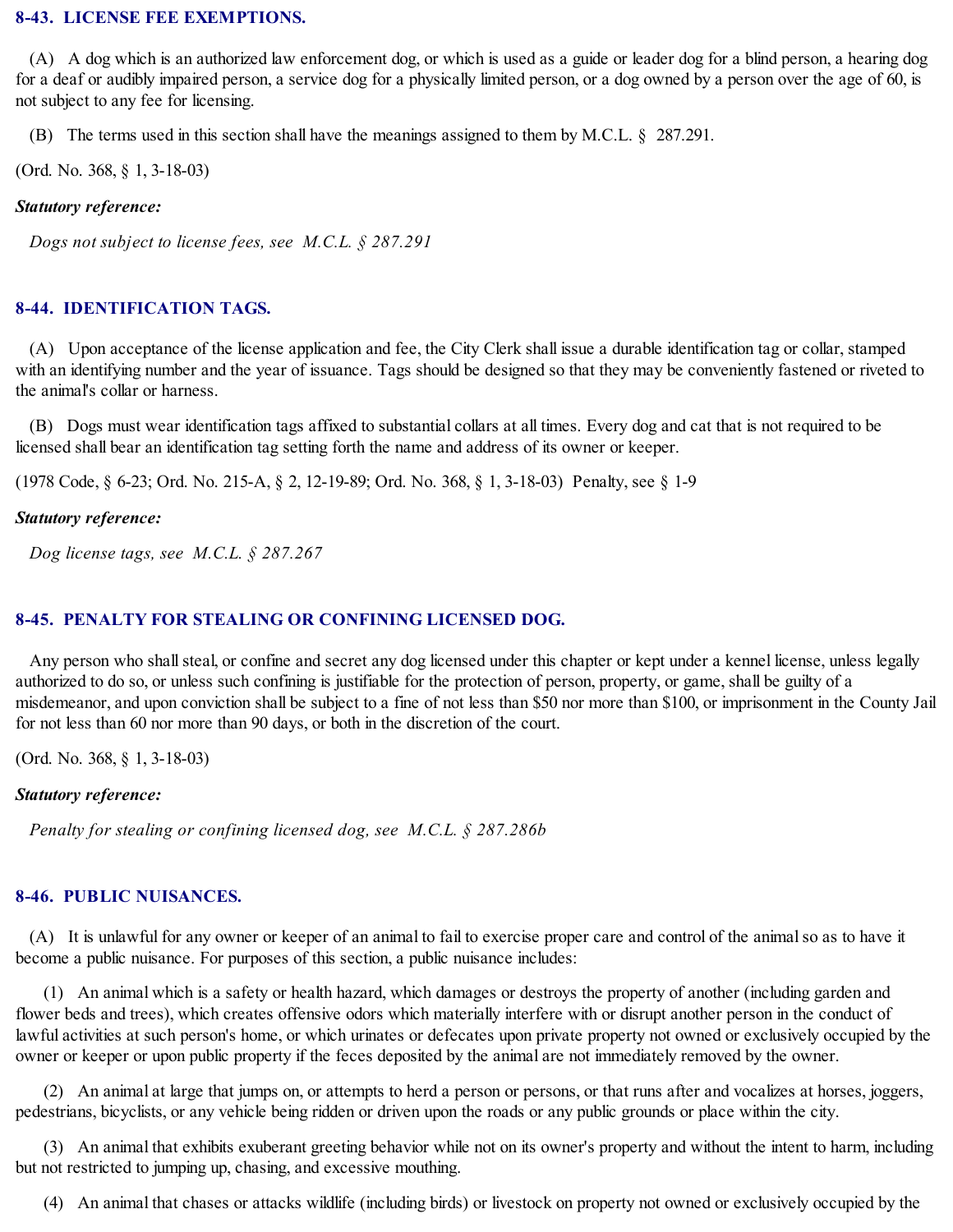owner, whether or not the animal injures or destroys the wildlife or livestock.

(5) An animal that is required to be licensed under this chapter but is unlicensed.

(B) The Police Department or the City Attorney may initiate proceedings for elimination of the nuisance.

(Ord. No. 368, § 1, 3-18-03)

## *Statutory reference:*

*Unlicensed animal, see M.C.L. § 287.277*

## **8-47. PENALTIES FOR CERTAIN VIOLATIONS.**

Unless designated as a municipal civil infraction in § 1-9(C) or a specific penalty is otherwise set forth, any person violating or failing or refusing to comply with any of the provisions of this division shall be guilty of a misdemeanor and upon conviction shall pay a fine not less than \$10 nor more than \$100, or shall be imprisoned in the County Jail for not exceeding 90 days, or be subject to both such fine and imprisonment. Any person presenting a false claim, knowing it to be false, or receiving any money on such false claim, shall be guilty of a misdemeanor and upon conviction, shall pay a fine of not less than \$10 nor more than \$100, or shall be imprisoned in the county jail for not exceeding 90 days, or both such fine and imprisonment.

(Ord. No. 368, § 1, 3-18-03)

#### *Statutory reference:*

*Penalties; disposition of fines, see M.C.L. § 287.286*

## **8-48. EXCEPTIONS.**

None of the provisions of this chapter shall be construed to require the licensing of any dog imported into this city, for a period not exceeding 30 days, for show, trial, breeding, or hunting purposes.

(Ord. No. 368, § 1, 3-18-03)

## *Statutory reference:*

*Dogs imported temporarily, see M.C.L. § 287.289*

# **8-49. REVIEW OF LICENSE OF REPEAT OFFENDERS.**

The City Clerk shall review automatically all licenses issued to animal owners against whom three or more ordinance violations have been assessed in a 12-month period. Licenses may be revoked by the City Clerk after notice and an opportunity for a hearing are afforded to the owner.

(1978 Code, § 6-53; Ord. No. 215-A, § 4, 12-19-89; Ord. No. 368, § 1, 3-18-03)

## **8-50. RESERVED.**

## **ARTICLE III. FERRETS**

# **8-51. RABIES; VACCINATIONS; INCIDENT REPORTS; HANDLING GUIDELINES; CERTIFICATES.**

(A) A person shall not own or harbor a ferret over 12 weeks of age unless the ferret has a current vaccination against rabies with an approved rabies vaccine administered by a veterinarian, unless otherwise exempt from this requirement under state law.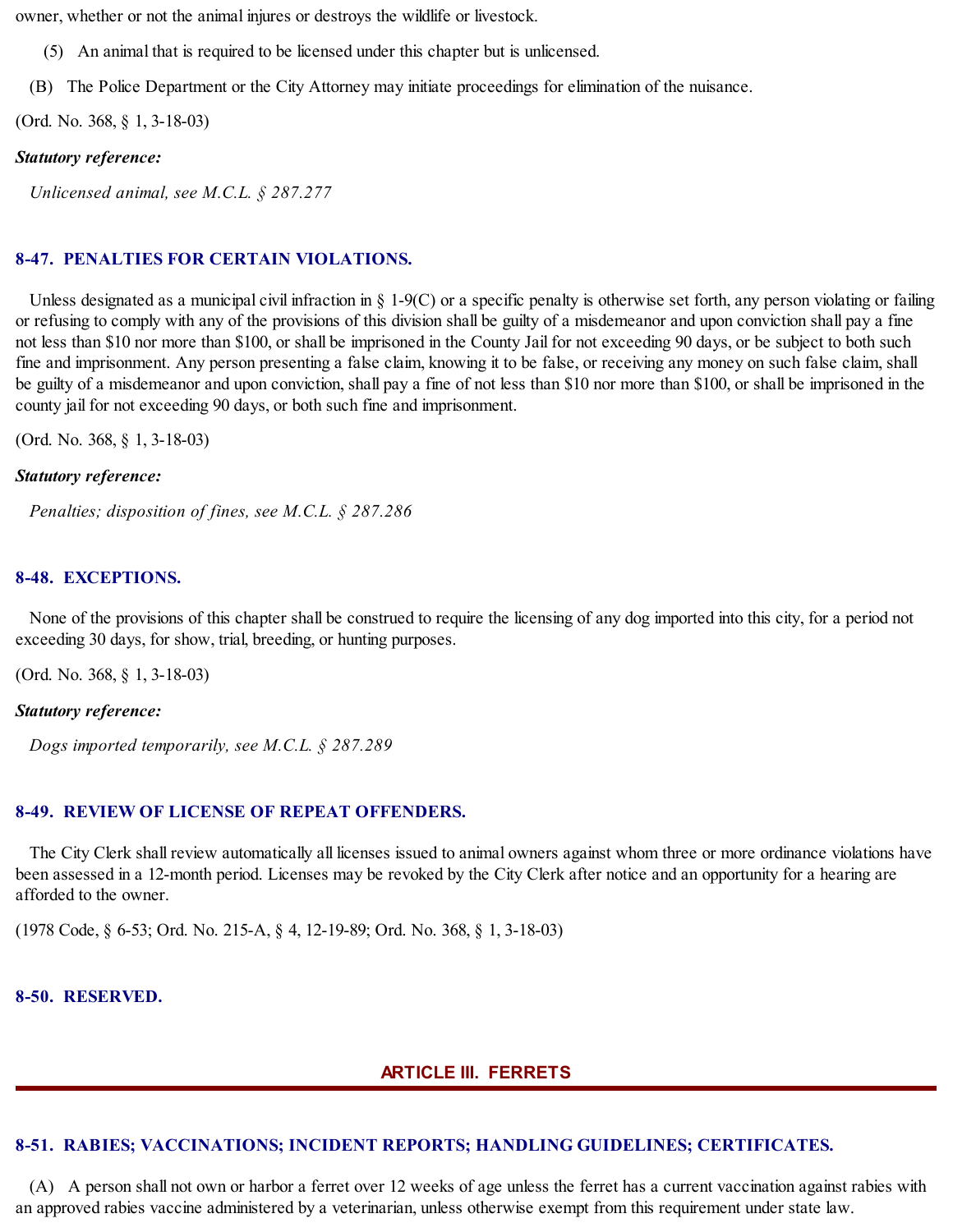(B) A person who owns or harbors a ferret that has bitten, scratched, caused abrasions, or contaminated with saliva or other infectious material an open wound or mucous membrane of a human being shall report the incident within 48 hours to the county public health department.

(C) A person who owns or harbors a ferret that has potentially exposed a person or other animal to rabies by biting, scratching, causing abrasions, or contaminating open wounds or mucous membranes with saliva or other infectious materialshall handle the ferret in accordance with current published guidelines of the centers of disease control and prevention.

(D) A person who owns or harbors a ferret shall produce proof of a valid rabies certificate signed by a veterinarian for the ferret upon request of a law enforcement officer.

(Ord. No. 368, § 1, 3-18-03) Penalty, see § 8-55

#### *Statutory reference:*

*Ferrets; vaccination required, see M.C.L. § 287.892*

#### **8-52. CONFINEMENT.**

(A) An owner shall prevent a ferret from leaving the owner's property unless the ferret is confined or leashed and under the direct control of the owner or a responsible person designated by the owner.

(B) A person shall not release a ferret into the wild or abandon a ferret.

(Ord. No. 368, § 1, 3-18-03) Penalty, see § 8-55

#### *Statutory reference:*

*Ferrets; confinement, see M.C.L. § 287.894*

#### **8-53. HOBBY BREEDERS.**

Hobby breeders shall be regulated in accordance with the provisions of state law. A person who violates the state law hobby breeder regulations is guilty of a misdemeanor.

(Ord. No. 368, § 1, 3-18-03) Penalty, see § 8-55

#### *Statutory reference:*

*Ferrets; breeding of, see M.C.L. § 287.893*

#### **8-54. RESERVED.**

#### **ARTICLE IV. VIOLATIONS AND PENALTIES**

#### **8-55. VIOLATIONS, PENALTIES.**

(A) A person who violates this chapter is guilty of a misdemeanor unless otherwise specified in § 1-9(C) or elsewhere, and shall pay the costs of the prosecution. In addition, the violation is punishable by one or more of the following unless a contrary provision is otherwise set forth:

- (1) Imprisonment for not more than 90 days.
- (2) A fine of not less than \$500.
- (3) Community service work of not more than 120 hours.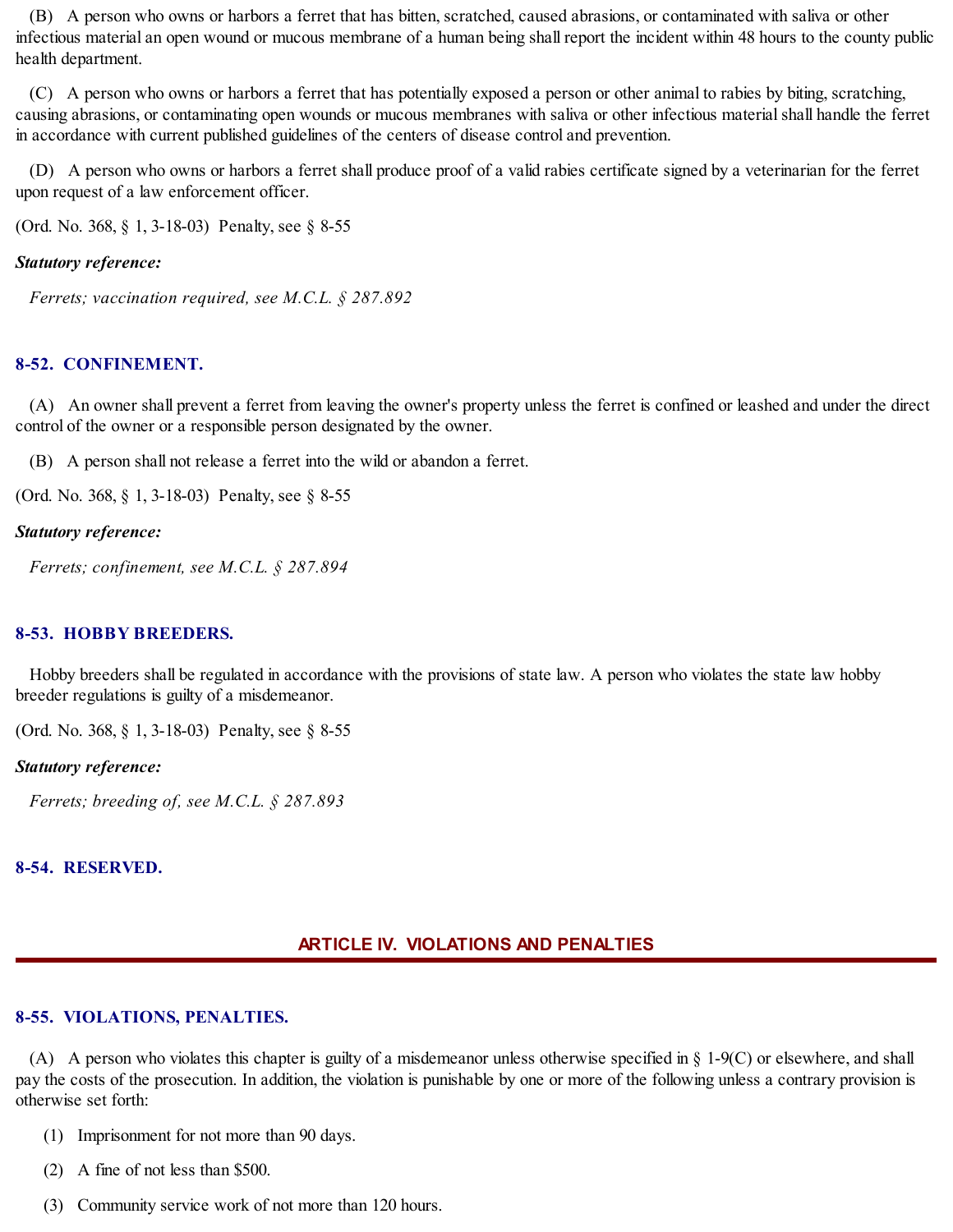(4) Relinquishment of the privilege of animal ownership, either permanently or for a defined period of time set by the court.

(5) Regardless of whether relinquishment is ordered, the court may order the defendant to pay the costs of care, housing, and veterinary medical care for the animal as applicable.

(6) Private or group obedience classes, evaluation by a behavior specialist, and/or completion of a responsible ownership course.

(B) A person who violates § 8-52(A) is guilty of a misdemeanor punishable by a fine of not more than \$100, and shall pay the costs of the prosecution.

(C) A person who violates § 8-41(A) is responsible for a municipal civil infraction punishable by a fine as set forth in § 1-26(B) of the city code, except that the court shall instead assess a fine in accordance with the schedule set forth in § 1-26(A) upon receipt of certification by the city clerk and/or an animal control officer of the city that the person, before the appearance date on the citation, properly licensed and registered the dog as required by this chapter, including payment of all licensing, registration, and late fees.

(D) A law enforcement officer may issue an appearance ticket for any misdemeanor violation of this article as described in subsection (A).

(E) In addition to any other action authorized by this article and by state law, a law enforcement officer may bring an action to do one or more of the following:

(1) Obtain a declaratory judgment that a method, act, or practice is a violation of this article.

(2) Obtain an injunction against a person who is engaging, or about to engage, in a method, act, or practice that violates this article.

(F) Any person who owns or harbors an animal after a court has ordered relinquishment of animal ownership rights is guilty of a misdemeanor, punishable as provided in this section.

(Ord. No. 368, § 1, 3-18-03; Ord. No. 411, §§ 4, 9, 2-1-11)

#### *Statutory reference:*

*Ferrets; violations, see M.C.L. § 287.899*

## **8-56-8-60. RESERVED.**

# **ARTICLE V. ENFORCEMENT**

## **8-61. ENFORCEMENT PERSONNEL.**

(A) Whenever a law enforcement officer has probable cause to believe that a violation of this chapter has occurred, the officer may issue a citation to the violator, stating the nature of the violation with sufficient particularity to give notice of the charge to the violator. Police and animal control officers shall enforce all of the provisions of this chapter.

(B) No person shall knowingly interfere with, impede, or obstruct any police or animal control officer who is attempting to discharge or is in the course of discharging an official duty or fail to obey the lawful order of a police or animal control officer.

(1978 Code, § 6-80; Ord. No. 215-A, § 7, 12-19-89; Ord. No. 368, § 1, 3-18-03)

# **8-62. RIGHT OF ENTRY GRANTED.**

Police, animal control, and code enforcement officers are hereby authorized to enter upon any premises in the city for the purposes of responding to and investigating complaints relating to a violation of this chapter, where the officer has reasonable cause to believe that an immediate response is required to ensure the health, safety, and welfare of a person or an animal, or where the animal in question is mobile and its capture would be hindered by the delay necessitated in obtaining a search warrant. If entry onto the premises is denied, the officer may issue an appropriate citation and/or seek a search warrant.